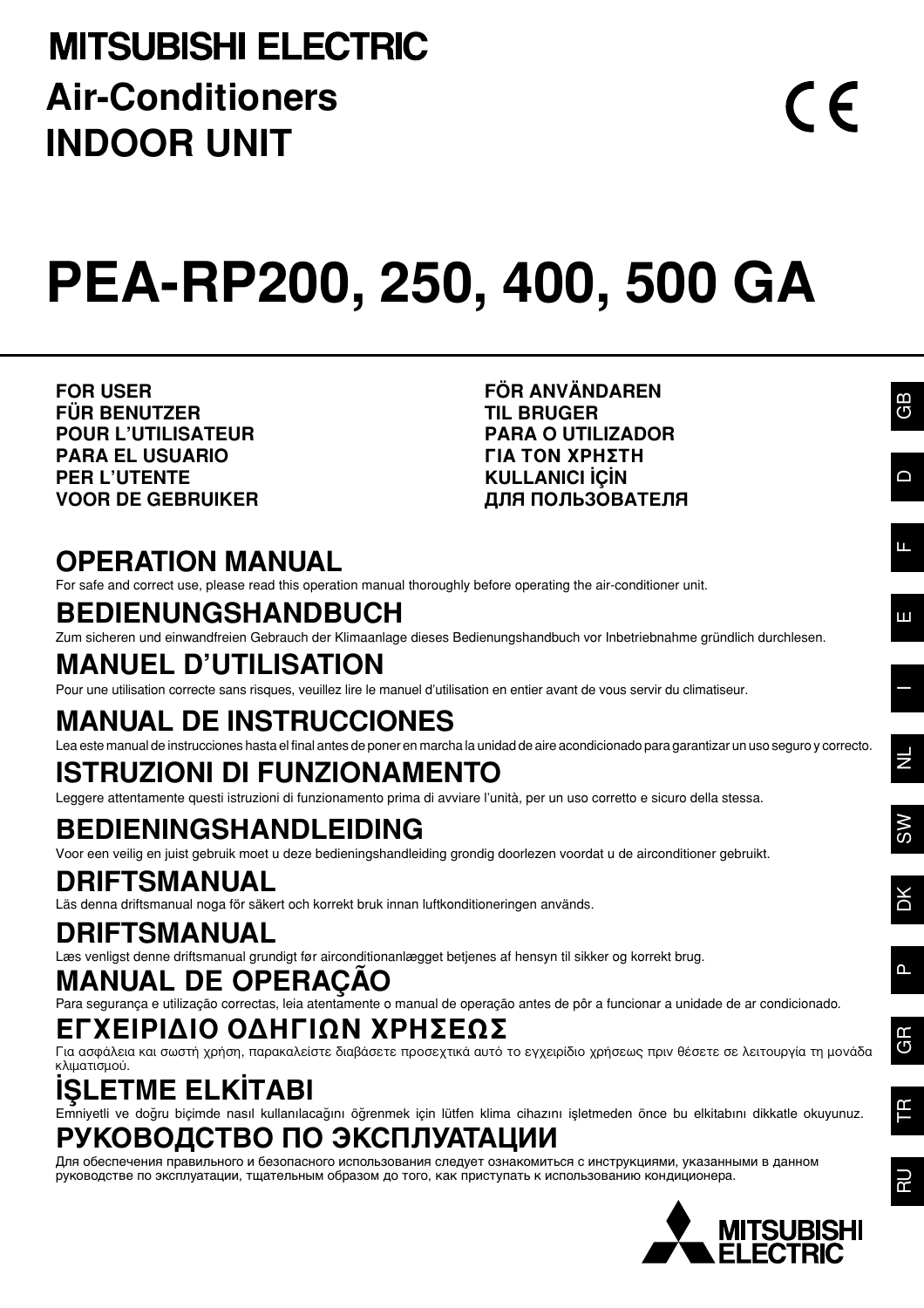

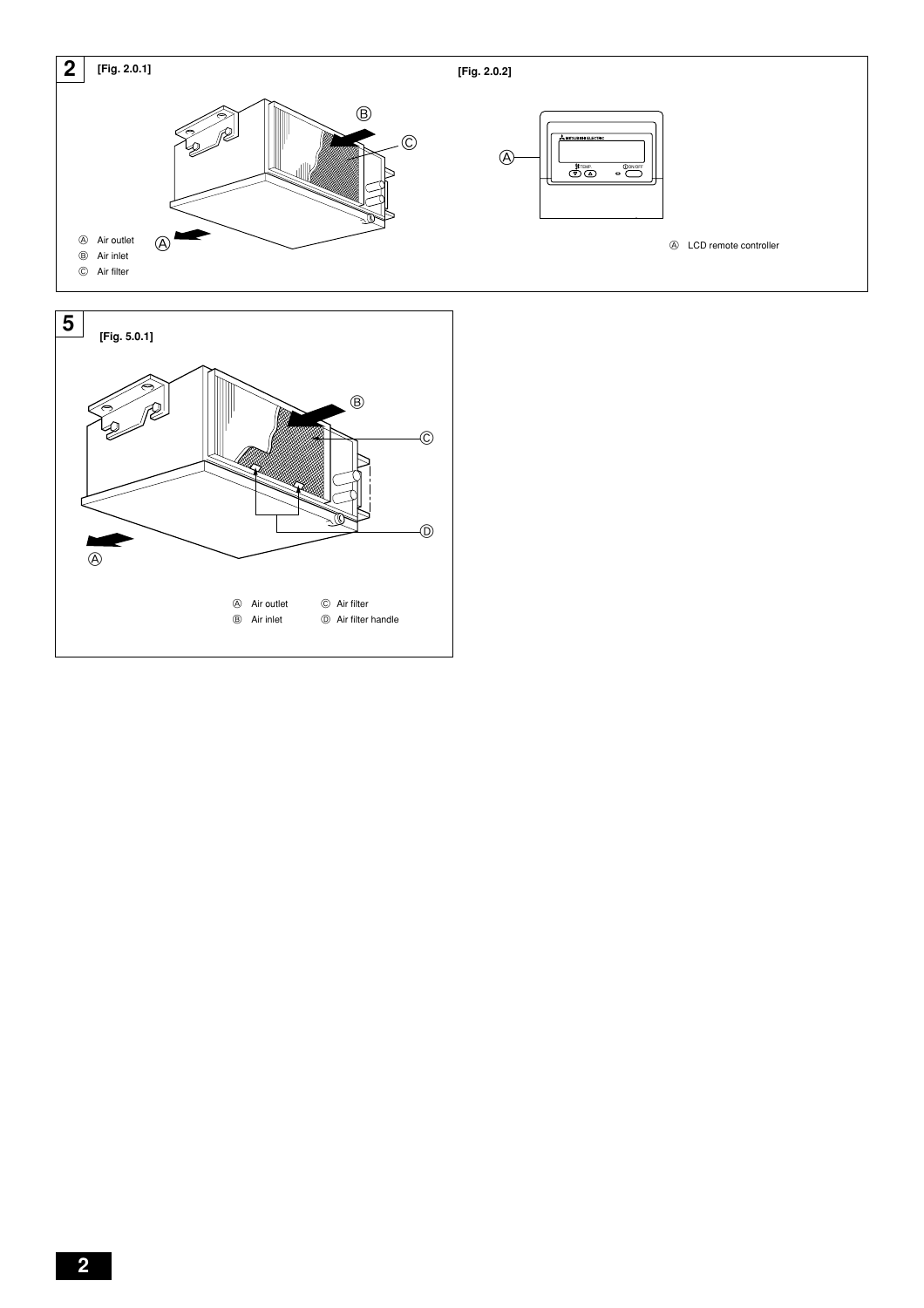### **Contents**

3.4. Selecting a fan speed ........................................................ 6

### **1. Safety precautions**

- **Before operating the unit, make sure you read all the "Safety" precautions".**
- "Safety precautions" lists important points about safety. **Please be sure to follow them.**

### **Symbols used in the text**

### **Warning:**

**Describes precautions that should be observed to avoid the risk of injury or death to the user.**

### **Caution:**

**Describes precautions that should be observed to prevent damage to the unit.**

### **Symbols put on the unit**

 $\bigcirc$  : Indicates an action that must be avoided.

- : Indicates that important instructions must be followed.
- : Indicates a part which must be grounded.
- $\sqrt{\frac{A}{\Lambda}}$ : Beware of electric shock. (This symbol is displayed on the main unit label.) <Color: yellow>

### **Warning:**

**Carefully read the labels affixed to the main unit.**

### **1.1. Installation**

s **After you have read this manual, keep it and the Installation Manual in a safe place for easy reference whenever a question arises. If the unit is going to be operated by another person, make sure that this manual is given to him or her.**

### **Warning:**

- **• The unit should not be installed by the user. Ask the dealer or an authorized company to install the unit. If the unit is installed improperly, water leakage, electric shock or fire may result.**
- **• Use only accessories authorized by Mitsubishi Electric and ask your dealer or an authorized company to install them. If accessories are installed improperly, water leakage, electric shock or fire may result.**
- **• The Installation Manual details the suggested installation method. Any structural alteration necessary for installation must comply with local building code requirements.**
- **Never repair the unit or transfer it to another site by yourself. If repair is performed improperly, water leakage, electric shock or fire may result. If you need to have the unit repaired or moved, consult your dealer.**
- **• The appliance is not intended for use by young children or infirm persons without supervision.**
- **Young children should be supervised to ensure that they do not play with the appliance.**

|  | 3.7. Locking the remote controller buttons (Operation function limit) |  |
|--|-----------------------------------------------------------------------|--|
|  |                                                                       |  |
|  |                                                                       |  |
|  |                                                                       |  |
|  |                                                                       |  |
|  |                                                                       |  |
|  |                                                                       |  |
|  |                                                                       |  |

### **1) Outdoor unit**

### **Warning:**

- **• The outdoor unit must be installed on a stable, level surface, in a place where there is no accumulation of snow, leaves or rubbish.**
- **• Do not stand on, or place any items on the unit. You may fall down or the item may fall, causing injury.**

### **Caution:**

**The outdoor unit should be installed in a location where air and noise emitted by the unit will not disturb the neighbours.**

### **2) Indoor unit**

### **Warning:**

**The indoor unit should be securely installed. If the unit is loosely mounted, it may fall, causing injury.**

### **3) Remote controller**

### **Warning:**

**The remote controller should be installed in such a way that children cannot play with it.**

### **4) Drain hose**

### **△△Caution:**

**Make sure that the drain hose is installed so that drainage can go ahead smoothly. Incorrect installation may result in water leakage, causing damage to furniture.**

### **5) Power line, fuse or circuit breaker**

### **Warning:**

- **• Make sure that the unit is powered by a dedicated line. Other appliances connected to the same line could cause an overload.**
- **• Make sure that there is a main power switch.**
- **• Be sure to adhere to the unit's voltage and fuse or circuit breaker ratings. Never use a piece of wire or a fuse with a higher rating than the one specified.**

### **6) Grounding**

### **Caution:**

- **• The unit must be properly grounded. Never connect the grounding wire to a gas pipe, water pipe, lightning conductor or telephone grounding wire. If the unit is not grounded properly, electric shock may result.**
- **• Check frequently that the ground wire from the outdoor unit is properly connected to both the unit's ground terminal and the grounding electrode.**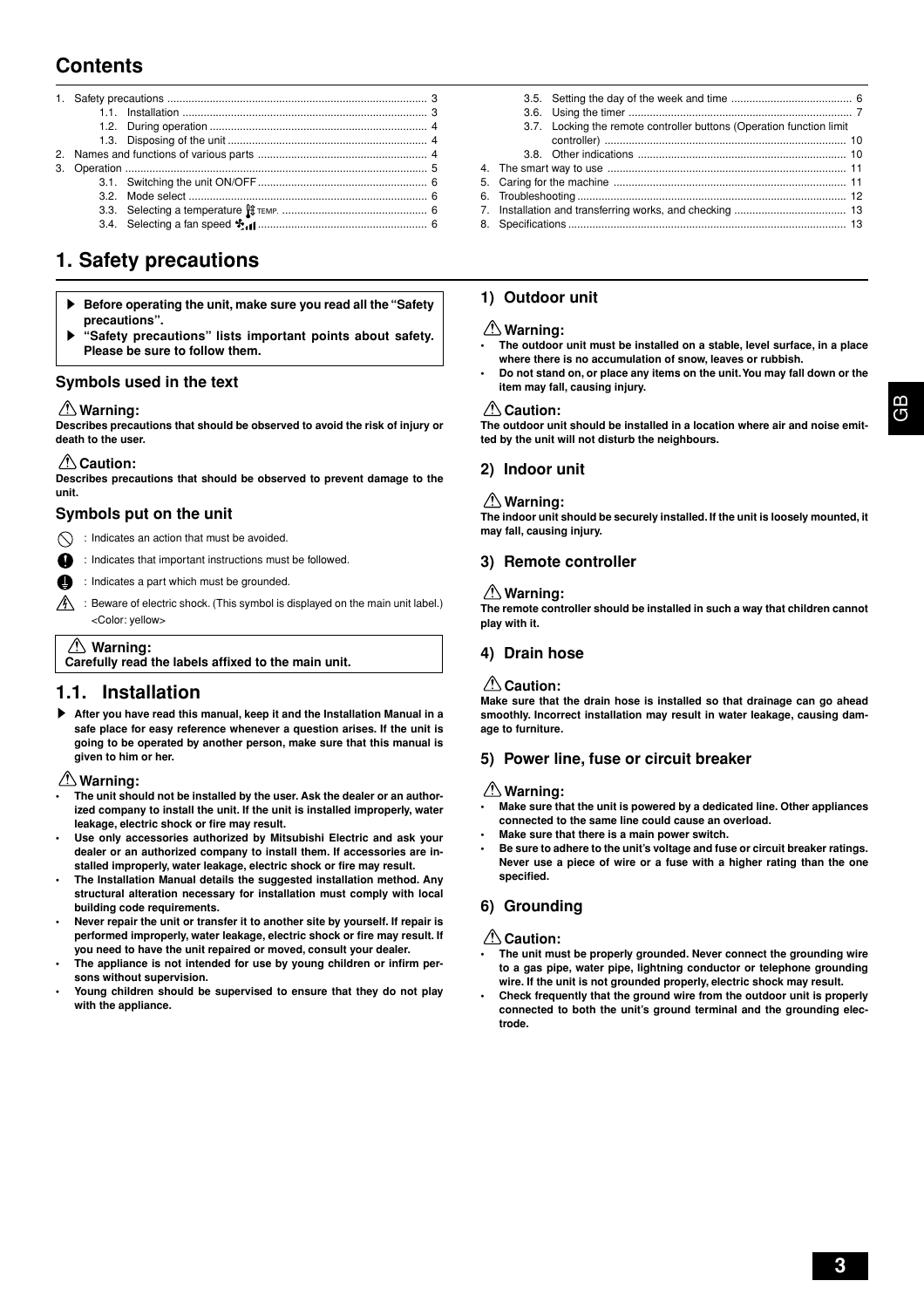### **1.2. During operation**

### **Caution:**

- **• Do not use any sharp object to push the buttons, as this may damage the remote controller.**
- **• Do not twist or tug on the remote controller cord as this may damage the remote controller and cause malfunction.**
- **Never remove the upper case of the remote controller. It is dangerous to remove the upper case of the remote controller and touch the printed circuit boards inside. Doing so can result in fire and failure.**
- **Never wipe the remote controller with benzene, thinner, chemical rags, etc. Doing so can result in discoloration and failure. To remove heavy stains, soak a cloth in neutral detergent mixed with water, wring it out thoroughly, wipe the stains off, and wipe again with a dry cloth.**
- **Never block or cover the indoor or outdoor unit's intakes or outlets. Tall items of furniture underneath the indoor unit, or bulky items such as large boxes placed close to the outdoor unit will reduce the unit's efficiency.**

### **Warning:**

- **• Do not splash water over the unit and do not touch the unit with wet hands. An electric shock may result.**
- **• Do not spray combustible gas close to the unit. Fire may result.**
- **• Do not place a gas heater or any other open-flame appliance where it will be exposed to the air discharged from the unit. Incomplete combustion may result.**

### **Warning:**

ස<br>ෆ

- **• Do not remove the front panel or the fan guard from the outdoor unit when it is running. You could be injured if you touch rotating, hot or highvoltage parts.**
- **Never insert fingers, sticks etc. into the intakes or outlets, otherwise injury may result, since the fan inside the unit rotates at high speed. Exercise particular care when children are present.**
- **• If you detect odd smells, stop using the unit, turn off the power switch and consult your dealer. Otherwise, a breakdown, electric shock or fire may result.**
- **• When you notice exceptionally abnormal noise or vibration, stop operation, turn off the power switch, and contact your dealer.**
- **• Do not over-cool. The most suitable inside temperature is one that is within 5 °C of the outside temperature.**
- **• Do not leave handicapped people or infants sitting or standing in the path of the airflow from the air-conditioner. This could cause health problems.**

### **Caution:**

- **• Do not direct the airflow at plants or caged pets.**
- **Ventilate the room frequently. If the unit is operated continuously in a closed room for a long period of time, the air will become stale.**

### **2. Names and functions of various parts**

### **Indoor unit**

- Air inlet: Return the indoor air.
- Filter: Air filter is not provided within the unit. However, simple filter is available as optional part to remove visible dust and dirt. If air purification is one of the conditions required for use, consult with your dealer. (For details on how to clean, refer to page 11.)
- Air outlet: Blow the cooled/warmed air into the room.

### **Model PEA-200, 250, 400, 500**

| [Ceiling concealed type] |  |
|--------------------------|--|
| [Fig. 2.0.11 (P.2)       |  |

| A Air outlet | (B) Air inlet | C Air filter |
|--------------|---------------|--------------|

### **In case of failure**

### **Warning:**

- **Never remodel the air conditioner. Consult your dealer for any repair service. Improper repair work can result in water leakage, electric shock, fire, etc.**
- **• If the remote controller displays an error indication, the air conditioner does not run, or there is any abnormality, stop operation and contact your dealer. Leaving the unit as it is under such conditions can result in fire or failure.**
- **• If the power breaker is frequently activated, get in touch with your dealer. Leaving it as it is can result in fire or failure.**
- **• If the refrigeration gas blows out or leaks, stop the operation of the air conditioner, thoroughly ventilate the room, and contact your dealer. Leaving the unit as it is can result in accidents due to oxygen deficiency.**

### **When the air conditioner is not to be used for a long time**

- **• If the air conditioner is not to be used for a long time due to a seasonal change, etc., run it for 4 - 5 hours with the air blowing until the inside is completely dry. Failing to do so can result in the growth of unhygienic, unhealthy mold in scattered areas throughout the room.**
- **• When it is not to be used for an extended time, keep the [power supply] turned OFF.**
	- **If the power supply is kept on, several watts or several tens of watts will be wasted. Also, the accumulation of dust, etc., can result in fire.**
- **Keep the power switched ON for more than 12 hours before starting operation. Do not turn the power supply OFF during seasons of heavy use. Doing so can result in failure.**

### **1.3. Disposing of the unit**

### **Warning:**

**When you need to dispose of the unit, consult your dealer. If pipes are removed incorrectly, refrigerant (fluorocarbon gas) may blow out and come into contact with your skin, causing injury. Releasing refrigerant into the atmosphere also damages the environment.**

### **LCD remote Controller**

• Check out your remote controller. Different controllers are used for different systems.

**[Fig. 2.0.2] (P.2)**

A LCD remote controller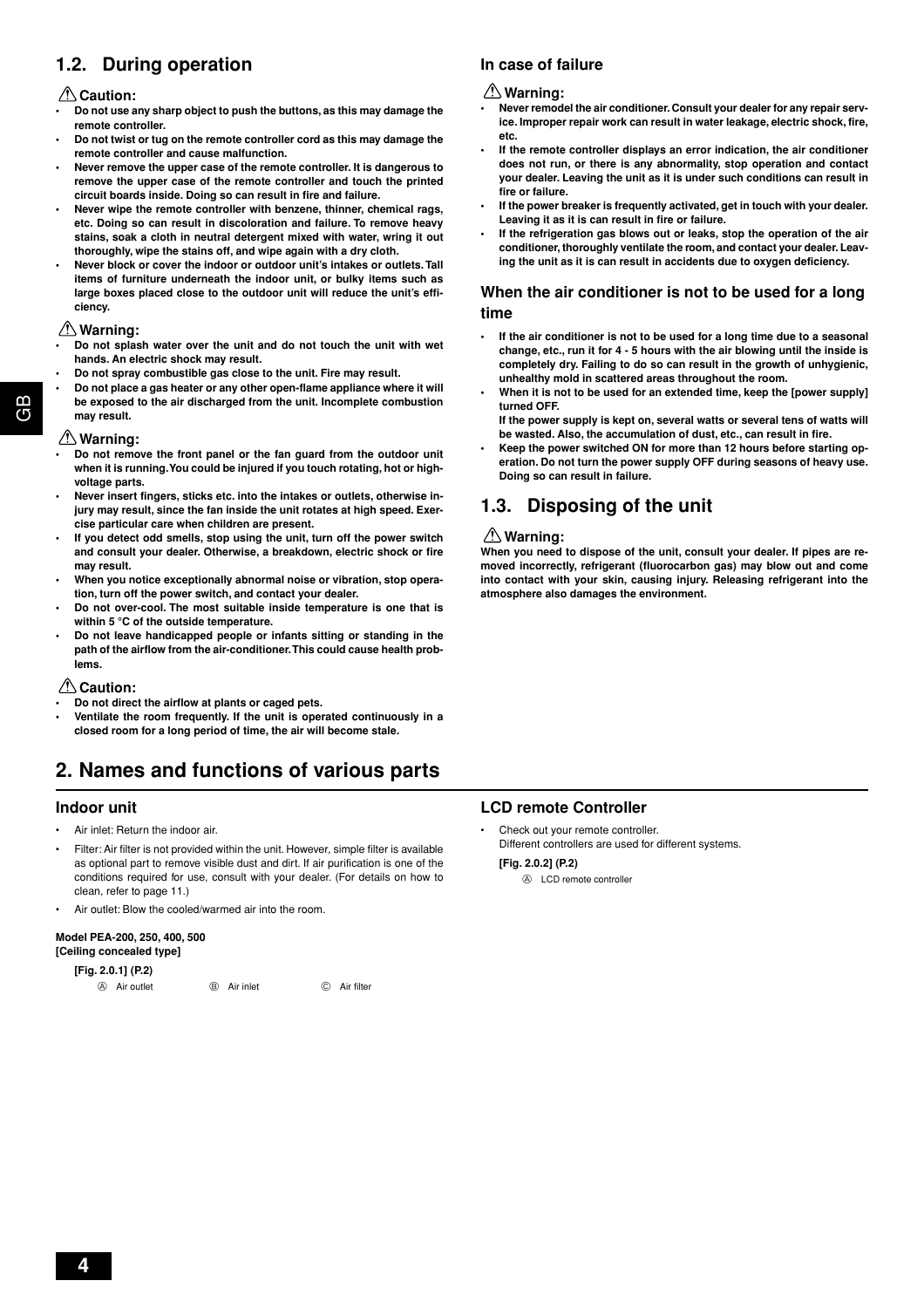### **3. Operation**

### **Remote controller-Button**



Opening the door.

- 1 Set Temperature buttons
	- Down
	- Up
- 2 Timer Menu button (Monitor/Set button)
- 3 Mode button (Return button)
- 4 Set Time buttons  $\circledcirc$  Back
	- Ahead
- 5 Timer On/Off button (Set Day button)
- 6 Louver button ( 0 Operation button)  $\circledcirc$  To preceding operation number.
- 7 Ventilation button (  $\Delta$  Operation button)
- $\circlearrowright$  To next operation number. 8 ON/OFF button
- 9 Fan Speed button

### **Remote controller-Display**



- 0 Filter button (<Enter> button)
- **11** Test Run button
- **12** Check button (Clear button)
- (3) Airflow Up/Down button

### **Notes:**

- **• If you press a button for a feature that is not installed at the indoor unit, the remote controller will display the "Not Available" message.**
- **• If you are using the remote controller to drive multiple indoor units, this message will appear only if the feature is not present at the parent unit.**
- **Never expose the remote controller to direct sunlight. Doing so can result in the erroneous measurement of room temperature.**
- **Never place any obstacle around the lower right-hand section of the remote controller. Doing so can result in the erroneous measurement of room temperature.**



#### A **Day-of-Week**

Shows the current day of the week.

### **Time/Timer Display**

Shows the current time, unless the simple or Auto Off timer is set. If the simple or Auto Off timer is set, shows the time remaining.

B **"Sensor" indication**

Displayed when the remote controller sensor is used.

C **Identifies the current operation** Shows the operating mode, etc.

\* Multilanguage display is supported.

- D **"Centrally Controlled" indicator**
- Indicates that operation of the remote controller has been prohibited by a main controller. E **"Timer Is Off" indicator**
- Indicates that the timer is off.
- F **Temperature Setting**

Shows the target temperature.

G **Up/Down Air Direction indicator**

The indicator  $\diagdown$  shows the direction of the outcoming airflow.

### H **"One Hour Only" indicator**

Displayed if the airflow is set to weak and downward during COOL or DRY mode. (Operation varies according to model.) The indicator goes off after one hour, at which time the airflow direction also changes.

I **Louver display**

Indicates the action of the swing louver. Does not appear if the louver is stationary.

- J **Room Temperature display** Shows the room temperature.
- K **(Power On indicator)**

Indicates that the power is on.

L **Ventilation indicator**

Appears when the unit is running in Ventilation mode.

M **Fan Speed indicator**

Shows the selected fan speed.

N **"Locked" indicator**

Indicates that remote controller buttons have been locked.

O **"Clean The Filter" indicator**

Comes on when it is time to clean the filter.

P **Timer indicators**

The indicator comes on if the corresponding timer is set.

#### **Note:**

**• For purposes of this explanation, all parts of the display are shown as lit. During actual operation, only the relevant items will be lit.**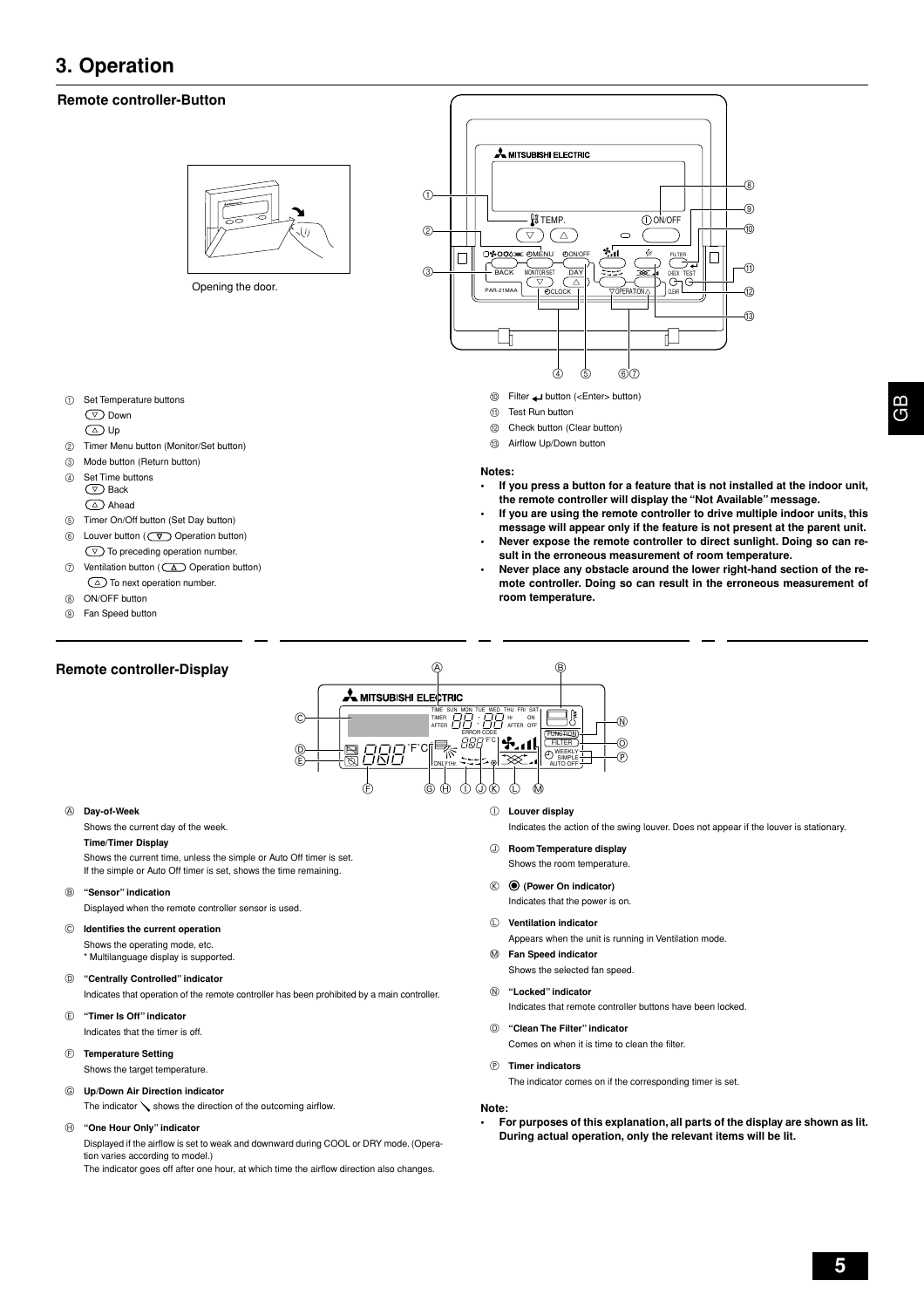

### **Before starting operation**

- Start running after the "PLEASE WAIT" display has disappeared. The "PLEASE WAIT" display briefly appears on the  $@$  display (max. 3 minutes) when the power is turned on and after a power failure. This does not indicate any failure of the air conditioner.
- During heating operation, even if the indoor unit is set to operation while the outdoor unit is in defrosting operation, operation starts after the defrosting operation of the outdoor unit has ended.

### **3.1. Switching the unit ON/OFF**

### s **To start an operation:**

- 1. Press the ON/OFF button (1).
	- The ON indicator  $\circledA$  should light up.

### To stop an operation:

- 1. Press the ON/OFF button  $(1)$  again. The ON indicator  $\widehat{\otimes}$  goes off.
- The power supply should not be turned off while the air conditioner is in use. This can cause the unit to break down.
- Even if you press the ON/OFF button immediately after shutting down the operation in progress, the air conditioner will not start for about three minutes. This is to prevent the internal components from being damaged.
- If the operation stops due to a power failure, the unit will not automatically restart until the power has been restored. Press the ON/OFF button to restart.

### **3.2. Mode select**

- 1. If the unit is off, press the ON/OFF button  $\textcircled{\tiny{1}}$  to turn it on.
- The ON indicator  $\widehat{\otimes}$  should light up. 2. Press the operation mode ( $\Box$ )  $\Box$   $\Diamond$   $\Diamond$   $\Diamond$  button 2 and select the operation mode.
	- $\circledcirc$   $\mapsto$   $\circledcirc\!\!\downarrow$  (COOL) Cooling mode  $\bigwedge$  (DRY) Drying mode (FAN) Fan mode (HEAT) Heating mode
		- $\Box$  (AUTO) Automatic (cooling/heating) mode

### **For cooling**

**Press the**  $\oslash$  **[operation mode] button and bring up the "** $\breve{\downarrow}$ **" COOL" display. For dry**

### **Press the**  $\oslash$  **[operation mode] button and bring up the "** $\wedge$  **DRY" display.**

• Dry operation cannot be carried out at a room temperature of less than 18  $^{\circ}$ C.

#### **For fan**

### **Press the**  $\Omega$  **[operation mode] button and bring up the "** $\mathcal{F}_{\mathbf{v}}$  **FAN" display.**

- The fan operation functions to circulate the air in the room.
- The temperature of the room cannot be set by fan operation.

### **△
Caution:**

**Never expose your body directly to cool air for a long time. Excessive exposure to cool air is bad for your health, and should therefore be avoided.**

### **Dry operation**

The dry is a microcomputer-controlled dehumidifying operation which controls excessive air-cooling according to the room temperature of your choice. (Not usable for heating.)

- 1. Until reaching room temperature of your choice The compressor and indoor fan function is linked motion according to the change of the room temperature and automatically repeat ON/OFF.
- 2. When reaching room temperature of your choice Both the compressor and indoor fan stop.

When stop continues for 10 minutes, the compressor and indoor fan are operated for 3 minutes to keep the humidity low.

### **For heating**

**Press the**  $Q$  **[operation mode] button to bring up the "** $\bigcirc$  **HEAT" display. Regarding displays during heating operation "DEFROST"** Displayed only during the defrosting operation.

**"STAND BY"**

Displayed from the start of heating operation until the moment warm air blows out.

### **For automatic (cooling/heating)**

**Press the**  $Q$  **[operation mode] button to bring up the "** $\Box$  **AUTO" display.** 

### **Caution:**

- **• When the air conditioner is used together with burners, thoroughly ventilate the area. Insufficient ventilation can result in accidents due to oxygen deficiency.**
- **Never place a burner at a place where it is exposed to the airflow from the air conditioner.**
- **Doing so can result in imperfect combustion of the burner.**
- **• The microcomputer functions in the following cases:**
- **• Air does not blow out when heating starts.** To prevent any cool air from escaping.
	- Wait a moment until the airflow comes out naturally.

### **3.3. Selecting a temperature**  $\text{H}$  **TEMP.**

- $\blacktriangleright$  To decrease the room temperature:
	- 1. Press  $\circledcirc$  button  $\circledcirc$  to set the desired temperature. The selected temperature  $\circled{c}$  is displayed.
- Each time you press the button, the temperature value decreases by 1 °C.

### To increase the room temperature:

- 1. Press  $\Box$  button  $\textcircled{3}$  to set the desired temperature. The selected temperature  $\circled{c}$  is displayed.
- Each time you press the button, the temperature value increases by 1 °C.
- Available temperature ranges are as follows:
	- Cooling & Drying: 19 30 °C Heating: 17 - 28 °C Automatic: 19 - 28 °C
- The display flashes either 8 °C 39 °C to inform you if the room temperature  $(E)$ is lower or higher than the displayed temperature. If the temperature is below 8 °C or above 39 °C, the corresponding value (8 °C or 39 °C) will blink on the display.

### **3.4.** Selecting a fan speed  $\mathbf{\hat{r}}_{\text{d}}$

1. Press  $\ddagger$ : I button  $4$  to select a desired fan speed.

Each time you press the button, available options change with the display  $\circledD$ on the remote controller, as shown below.

| Model                      | Fan speed | Remote controller display |      |  |
|----------------------------|-----------|---------------------------|------|--|
|                            |           | Low                       | High |  |
| PEA-200,<br>250            | 2-stage   |                           |      |  |
| PEA-400,<br>1-stage<br>500 |           | No display                |      |  |

The display and the fan speed of the unit will differ in the following situations:

• When STAND BY and DEFROST are displayed.

- Just after the heating mode (while waiting to change to another mode).
- When the temperature of the room is higher than the temperature setting of the unit operating in the heating mode.
- In the dry operation, the indoor fan automatically turns to low-speed operation. Switching of fan speed is impossible.
- When the temperature of the heat exchanger is low in the heating mode (e.g., immediately after heating operation starts).

### **3.5. Setting the day of the week and time**

■ Use this screen to change the current day of the week and time setting.



**6**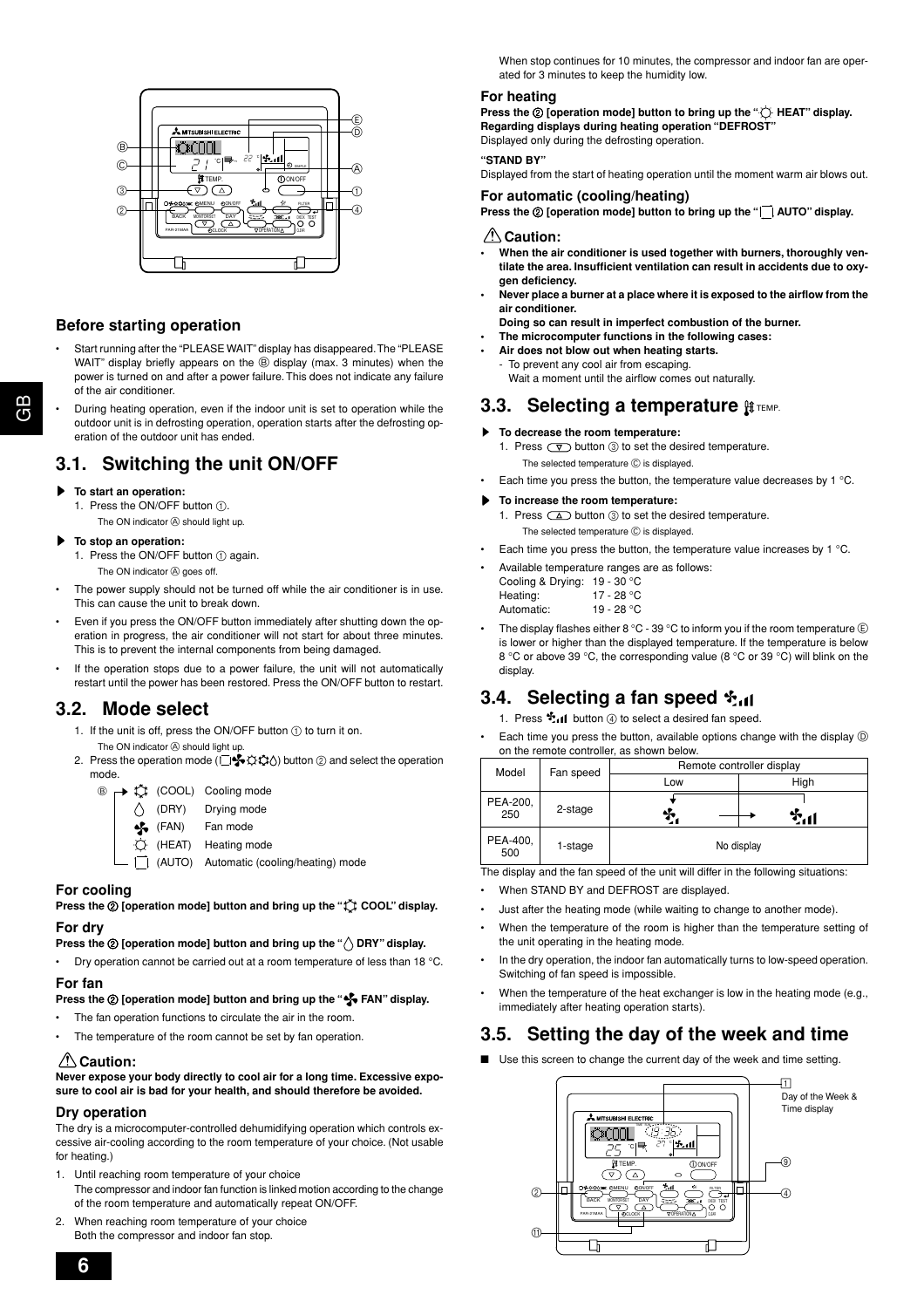#### **Notes:**

- **• It can be set regardless of the operation of the indoor unit.**
- **• The day and time will not appear if clock use has been disabled at Function Selection of remote controller, refer to Installation Manual.**
- s **How to Set the Day of the Week and Time...**



- 1. Press the  $\overline{\text{y}}$  or  $\overline{\text{A}}$  Set Time button  $\textcircled{1}$  to show display  $\boxed{2}$ .
- 2. Press the Timer On/Off (Set Day) button (9) to set the day. Each press advances the day shown at  $\boxed{3}$  : Sun  $\rightarrow$  Mon  $\rightarrow$  ...  $\rightarrow$  Fri  $\rightarrow$  Sat.
- 3. Press the appropriate Set Time button (i) as necessary to set the time. As you hold the button down, the time (at  $\boxed{4}$ ) will increment first in minute intervals, then in ten-minute intervals, and then in one-hour intervals.
- 4. After making the appropriate settings at Steps 2 and 3, press the Filter button  $(4)$  to lock in the values.

#### **Note:**

- **Your new entries at Steps 2 and 3 will be cancelled if you press the Mode (Return) button** 2 **before pressing the Filter button** 4**.**
- 5. Press the Mode (Return) button 2 to complete the setting procedure. This will return the display to the standard control screen, where  $\boxed{1}$  will now show the newly set day and time.

#### **Note:**

**• Remote controller is equipped with a simplified clock with a precision of about + or - one minute per month.**

### **3.6. Using the timer**

This section explains how to set and use the timer. You can use Function Selection of remote controller to select which of three types of timer to use: 1 Weekly timer,  $\oslash$  Simple timer, or  $\oslash$  Auto Off timer.

For information about how to set the Function Selection of remote controller, refer to Installation Manual.

### **3.6.1. Using the Weekly Timer**

- The weekly timer can be used to set up to eight operations for each day of the week.
	- Each operation may consist of any of the following: ON/OFF time together with a temperature setting, or ON/OFF time only, or temperature setting only. • When the current time reaches a time set at this timer, the air conditioner
	- carries out the action set by the timer.
- Time setting resolution for this timer is 1 minute.

#### **Notes:**

- **\*1. Weekly Timer/Simple Timer/Auto Off Timer cannot be used at the same time.**
- **\*2. The weekly timer will not operate when any of the following conditions is in effect.**

**The timer feature is off; the system is in an malfunction state; a test run is in progress; the remote controller is undergoing self-check or remote controller check; the user is in the process of setting a function ; the user is in the process of setting the timer; the user is in the process of setting the current day of the week or time; the system is under central control. (Specifically, the system will not carry out operations (unit on, unit off, or temperature setting) that are prohibited during these conditions.)**



#### **How to Set the Weekly Timer**

- 1. Be sure that you are at a standard control screen, and that the weekly timer indicator  $\boxed{1}$  is shown in the display.
- 2. Press the Timer Menu button (2), so that the "Set Up" appears on the screen  $(at \vert 2)$ .
- (Note that each press of the button toggles the display between "Set Up" and "Monitor".)
- 3. Press the Timer On/Off (Set Day) button  $@$  to set the day. Each press advances the display at 3 to the next setting, in the following sequence: "Sun Mon Tues Wed Thurs Fri Sat" → "Sun" → ... → "Fri" → "Sat" → "Sun Mon Tues Wed Thurs Fri Sat"...
- 4. Press the  $\text{I}_\mathcal{D}$  or  $\text{I}_\mathcal{D}$  Operation button ( $\text{I}_\mathcal{D}$  or  $\text{I}_\mathcal{D}$ ) as necessary to select the appropriate operation number (1 to 8)  $\boxed{4}$ .
	- Your inputs at Steps 3 and 4 will select one of the cells from the matrix illustrated below. (The remote-controller display at left shows how the display would appear when setting Operation 1 for Sunday to the values indicated below.)

### **Setup Matrix**





**By setting the day to "Sun Mon Tues Wed Thurs Fri Sat", you can set the same operation to be carried out at the same time every day. (Example: Operation 2 above, which is the same for all days of the week.)**

#### $\blacktriangleright$  Setting the Weekly Timer



- 5. Press the appropriate Set Time button  $@$  as necessary to set the desired time (at  $\boxed{5}$ ).
	- As you hold the button down, the time first increments in minute intervals, then in ten-minute intervals, and then in one-hour intervals.
- 6. Press the ON/OFF button (1) to select the desired operation (ON or OFF), at 6.
	- \* Each press changes the next setting, in the following sequence: No display (no setting) → "ON" → "OFF"
- 7. Press the appropriate Set Temperature button 3 to set the desired temperature (at [7])
	- Each press changes the setting, in the following sequence: No display (no setting) ⇔ 24 ⇔ 25 ⇔ ... ⇔ 29 ⇔ 30 ⇔ 12 ⇔ ... ⇔ 23 ⇔ No display. (Available range: The range for the setting is 12 °C to 30 °C. The actual range over which the temperature can be controlled, however, will vary according to the type of the connected unit.)
- 8. After making the appropriate settings at Steps 5, 6 and 7, press the Filter **button**  $\textcircled{4}$  to lock in the values.

To clear the currently set values for the selected operation, press and quickly release the Check (Clear) button @ once.

The displayed time setting will change to "-:-", and the On/Off and temperature settings will all disappear.

(To clear all weekly timer settings at once, hold down the Check (Clear) button  $@$  for two seconds or more. The display will begin flashing, indicating that all settings have been cleared.)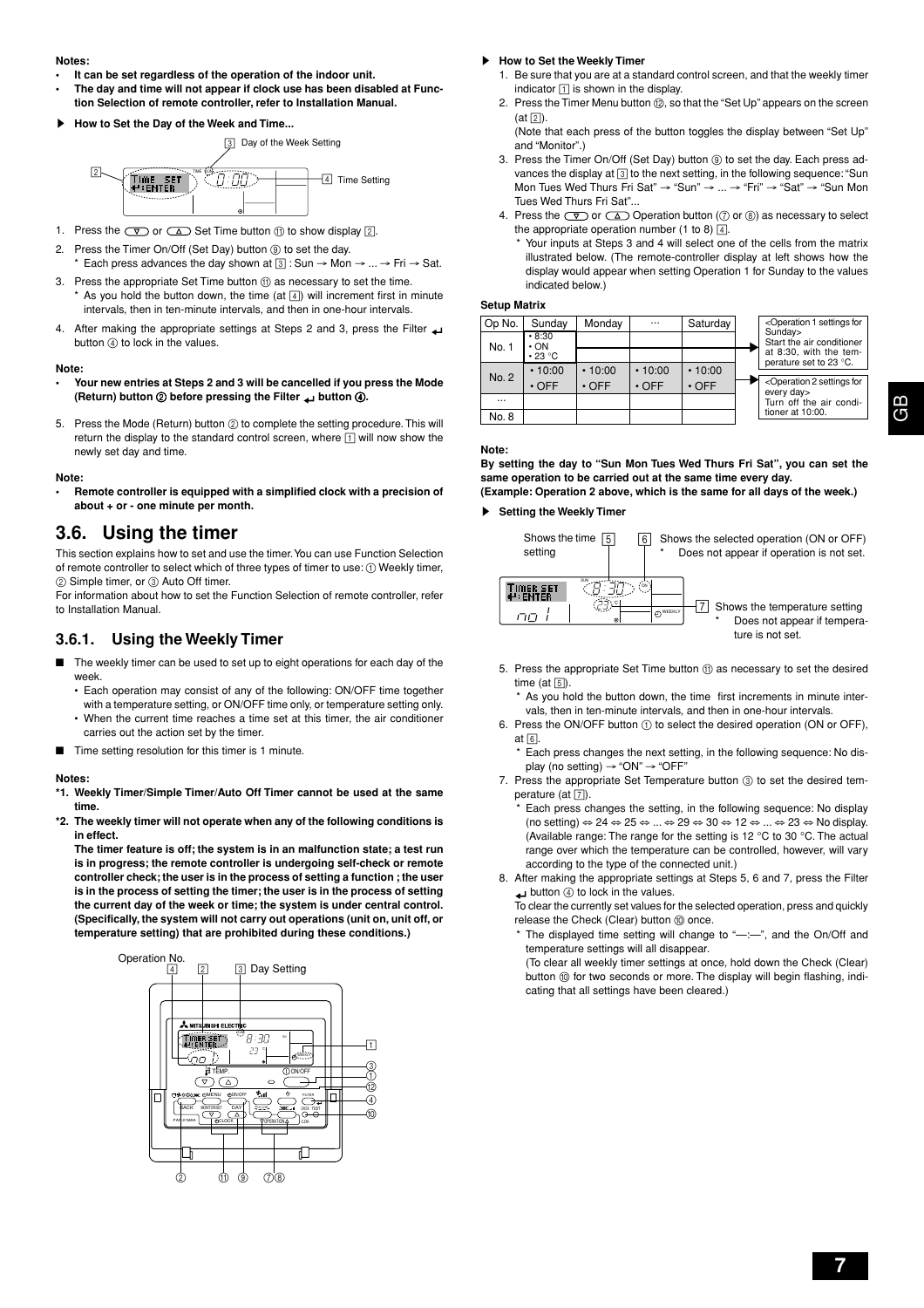**Your new entries will be cancelled if you press the Mode (Return) button** 2 **before pressing the Filter button** 4**.**

**If you have set two or more different operations for exactly the same time, only the operation with the highest Operation No. will be carried out.**

- 9. Repeat Steps 3 to 8 as necessary to fill as many of the available cells as you wish.
- 10. Press the mode (Return) button  $@$  to return to the standard control screen and complete the setting procedure.
- 11. To activate the timer, press the Timer On/Off button (9), so that the "Timer Off" indication disappears from the screen. **Be sure that the "Timer Off" indication is no longer displayed.**

If there are no timer settings, the "Timer Off" indication will flash on the screen.

### **How to View the Weekly Timer Settings**



- 1. Be sure that the weekly timer indicator is visible on the screen (at  $\boxed{1}$ ).
- 2. Press the Timer Menu button @ so that "Monitor" is indicated on the screen
- $(at \ 8)$ 3. Press the Timer On/Off (Set Day) button  $@$  as necessary to select the day you wish to view.
- 4. Press the  $\circled{r}$  or  $\circled{r}$  Operation button ( $\circled{r}$  or  $\circled{r}$ ) as necessary to change the timer operation shown on the display (at  $[9]$ ).
	- Each press will advance to the next timer operation, in order of time setting.
- 5. To close the monitor and return to the standard control screen, press the Mode (Return) button  $(2)$ .

#### s **To Turn Off the Weekly Timer**

Press the Timer On/Off button (9) so that "Timer Off" appears at [10].



### **To Turn On the Weekly Timer**

Press the Timer On/Off button  $\circledcirc$  so that the "Timer Off" indication (at  $\circledcirc$ ) goes dark. TIME SUN



### **3.6.2. Using the Simple Timer**

- You can set the simple timer in any of three ways.
- Start time only: The air conditioner starts when the set time has elapsed.
- Stop time only: The air conditioner stops when the set time has elapsed. • Start & stop times: The air conditioner starts and stops at the respective elapsed times.
- The simple timer (start and stop) can be set only once within a 72-hour period.

The time setting is made in hour increments.

**Notes:**

- **\*1. Weekly Timer/Simple Timer/Auto Off Timer cannot be used at the same time.**
- **\*2. The simple timer will not operate when any of the following conditions is in effect.**

**The timer is off; the system is in malfunction state; a test run is in progress; the remote controller is undergoing self-check or remote controller check; the user is in the process of selecting a function; the user is in the process of setting the timer; the system is under central control. (Under these conditions, On/Off operation is prohibited.)**



**How to Set the Simple Timer** 



- 1. Be sure that you are at a standard control screen, and that the simple timer indicator is visible in the display (at  $\boxed{1}$ ).
- When something other than the Simple Timer is displayed, set it to SIMPLE TIMER using the function selection of remote controller (see Installation Manual).
- 2. Press the Timer Menu button (2), so that the "Set Up" appears on the screen  $(at [2])$ . (Note that each press of the button toggles the display between "Set" Up" and "Monitor".)
- 3. Press the ON/OFF button (i) to display the current ON or OFF simple timer setting. Press the button once to display the time remaining to ON, and then again to display the time remaining to OFF. (The ON/OFF indication appears at  $\boxed{3}$ .
	- "ON" timer: The air conditioner will start operation when the specified number of hours has elapsed.
	- "OFF" timer: The air conditioner will stop operation when the specified number of hours has elapsed.
- 4. With "ON" or "OFF" showing at 3: Press the appropriate Set Time button  $\textcircled{1}$ as necessary to set the hours to ON (if "ON" is displayed) or the hours to OFF (if "OFF" is displayed) at  $\boxed{4}$ .
	- Available Range: 1 to 72 hours
- 5. To set both the ON and OFF times, repeat Steps 3 and 4.
- \* Note that ON and OFF times cannot be set to the same value.
- 6. To clear the current ON or OFF setting: Display the ON or OFF setting (see step 3) and then press the Check (Clear) button  $(0)$  so that the time setting clears to " $-$ " at  $\boxed{4}$ . (If you want to use only an ON setting or only an OFF setting, be sure that the setting you do not wish to use is shown as "-
- 7. After completing steps 3 to 6 above, press the Filter  $\Box$  button 4 to lock in the value.

#### **Note:**

#### **Your new settings will be cancelled if you press the Mode (Return) button** 2 **before pressing the Filter <b>button** (4).

8. Press the Mode (Return) button 2 to return to the standard control screen. 9. Press the Timer On/Off button (9) to start the timer countdown. When the timer is running, the timer value is visible on the display. **Be sure that the timer value is visible and appropriate.**

### s **Viewing the Current Simple Timer Settings**



- 1. Be sure that the simple timer indicator is visible on the screen (at  $\overline{11}$ ).
- 2. Press the Timer Menu button (2), so that the "Monitor" appears on the screen  $(at \overline{5})$ 
	- If the ON or OFF simple timer is running, the current timer value will appear at  $6$
	- If ON and OFF values have both been set, the two values appear alternately.
- 3. Press the Mode (Return) button 2 to close the monitor display and return to the standard control screen.

### ▶ To Turn Off the Simple Timer...

Press the Timer On/Off button  $@$  so that the timer setting no longer appears on the screen (at  $\boxed{7}$ ).



### **F** To Turn On the Simple Timer...

Press the Timer On/Off button  $@$  so that the timer setting becomes visible at  $[7]$ .

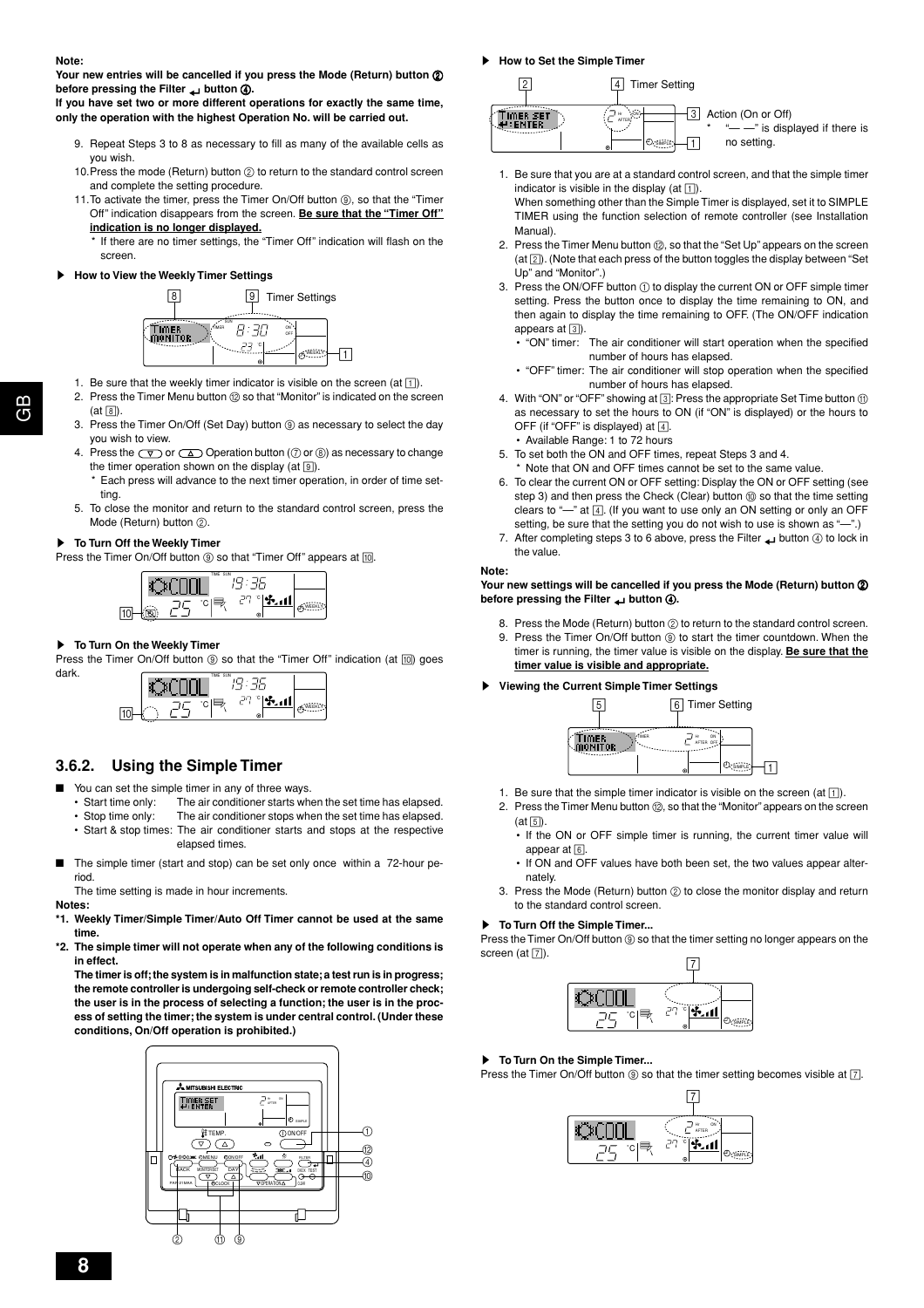### **Examples**

If ON and OFF times have both been set at the simple timer, operation and display are as indicated below.

Example 1:

Start the timer, with ON time set sooner than OFF time ON Setting: 3 hours OFF Setting: 7 hours



Example 2:

Start the timer, with OFF time is sooner than ON time ON Setting: 5 hours



AFTER

 $\blacktriangleright$  il

Display shows the tim-er's OFF setting (hours remaining to OFF). Display changes to show the timer's ON

setting (hours remaining to ON). The time displayed is ON setting (5 hours) – OFF setting  $(2 \text{ hours}) = 3$ hours.

At 5 hours after The air conditioner comes on, and will continue to run until someone turns it off.

### **3.6.3. Using the Auto Off Timer**

˚C

லி∩∩

▼

- This timer begins countdown when the air conditioner starts, and shuts the air conditioner off when the set time has elapsed.
- Available settings run from 30 minutes to 4 hours, in 30-minute intervals.

SIMPLE

 $\odot$ 

ിക

timer start

timer start

SIMPLE

#### **Notes:**

- **\*1. Weekly Timer/Simple Timer/Auto Off Timer cannot be used at the same time.**
- **\*2. The Auto Off timer will not operate when any of the following conditions is in effect.**

**The timer is off; the system is in malfunction state; a test run is in progress; the remote controller is undergoing self-check or remote controller check; the user is in the process of selecting a function; the user is in the process of setting the timer; the system is under central control. (Under these conditions, On/Off operation is prohibited.)**



**How to Set the Auto Off Timer** 



1. Be sure that you are at a standard control screen, and that the Auto Off timer indicator is visible in the display (at  $\boxed{1}$ ).

When something other than the Auto Off Timer is displayed, set it to AUTO OFF TIMER using the function selection of remote controller (see Installation Manual).

- 2. Hold down the Timer Menu button @ for 3 seconds, so that the "Set Up" appears on the screen (at  $\boxed{2}$ ).
- (Note that each press of the button toggles the display between "Set Up" and "Monitor".)
- 3. Press the appropriate Set Time button  $@$  as necessary to set the OFF time  $(at \vert 3)$ .
- 4. Press the Filter  $\Box$  button  $\textcircled{4}$  to lock in the setting.

#### **Note:**

#### Your entry will be cancelled if you press the Mode (Return) button  $@$  before **pressing the Filter button** 4**.**

- 5. Press the Mode (Return) button 2 to complete the setting procedure and return to the standard control screen.
- 6. If the air conditioner is already running, the timer starts countdown immediately. **Be sure to check that the timer setting appears correctly on the display.**

### **Checking the Current Auto Off Timer Setting**



- 1. Be sure that the "Auto Off" is visible on the screen (at  $\lceil \cdot \rceil$ ).
- 2. Hold down the Timer Menu button (2) for **3 seconds**, so that "Monitor" is indicated on the screen  $(at | \overline{4})$ .
- The timer remaining to shutdown appears at [5]. 3. To close the monitor and return to the standard control screen, press the Mode (Return) button 2.

### s **To Turn Off the Auto Off Timer...**

Hold down the Timer On/Off button (9) for 3 seconds, so that "Timer Off" appears (at  $\boxed{6}$ ) and the timer value (at  $\boxed{7}$ ) disappears.



Alternatively, turn off the air conditioner itself. The timer value (at  $\boxed{7}$ ) will disappear from the screen.



- **To Turn On the Auto Off Timer...**
- Hold down the Timer On/Off button  $@$  for 3 seconds. The "Timer Off " indication disappears (at  $[6]$ ), and the timer setting comes on the display (at  $[7]$ ).
- Alternatively, turn on the air conditioner. The timer value will appear at  $\boxed{7}$ .

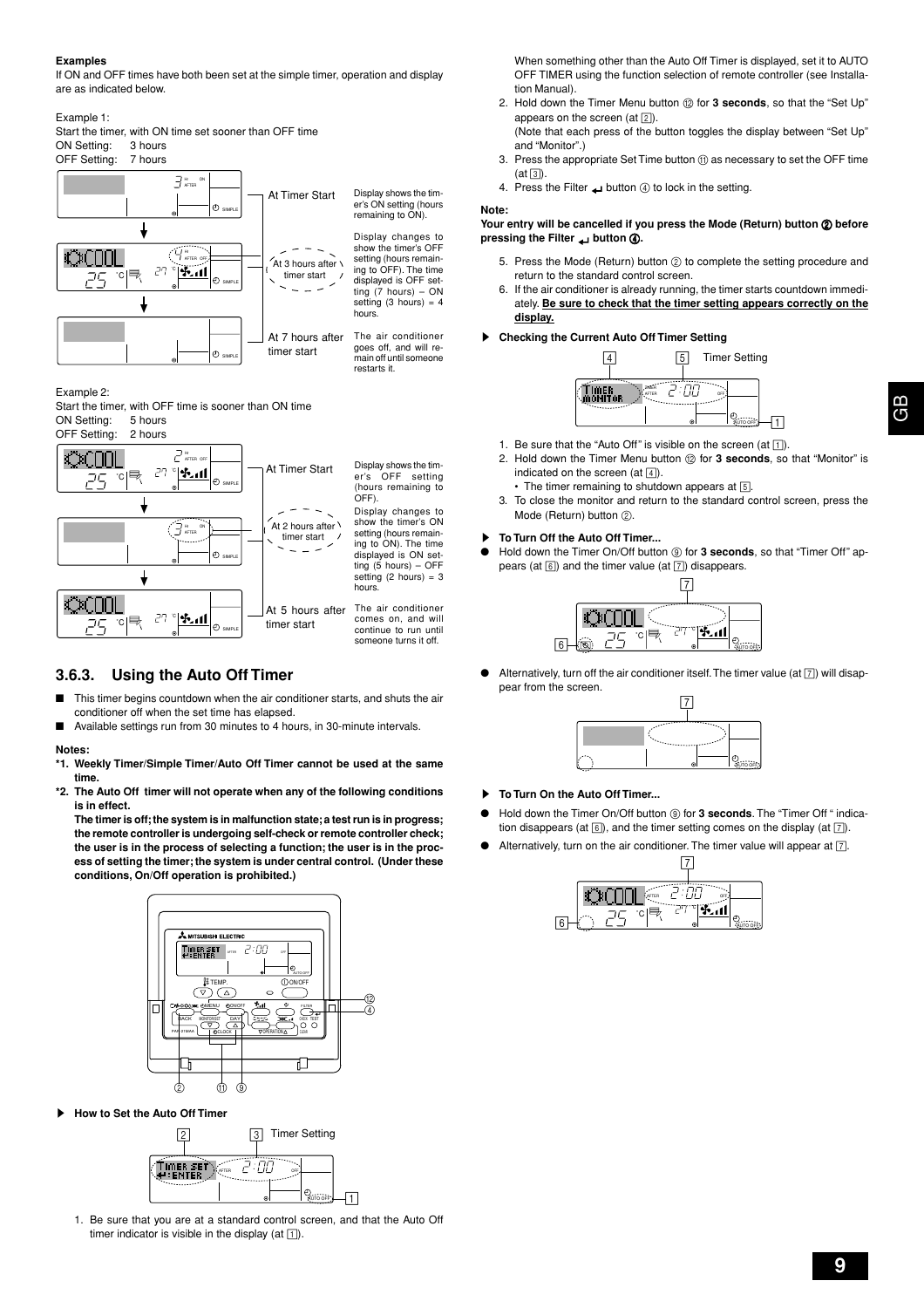### **3.7. Locking the remote controller buttons (Operation function limit controller)**

- If you wish, you can lock the remote controller buttons. You can use the Function Selection of remote controller to select which type of lock to use. (For information about selecting the lock type, see Installation Manual). Specifically, you can use either of the following two lock types.
	- 1 Lock All Buttons:
	- Locks all of the buttons on the remote controller.
	- 2 Lock All Except ON/OFF:
	- Locks all buttons other than the ON/OFF button.

#### **Note:**

**The "Locked" indicator appears on the screen to indicate that buttons are currently locked.**



#### **How to Lock the Buttons**

1. While holding down the Filter button 4, press and hold down the ON/ OFF button  $\tilde{1}$  for 2 seconds. The "Locked" indication appears on the screen  $(at \top)$ , indicating that the lock is now engaged.

If locking has been disabled in Function Selection of remote controller. the screen will display the "Not Available" message when you press the buttons as described above.



If you press a locked button, the "Locked" indication (at  $\boxed{1}$ ) will blink on the display.



**How to Unlock the Buttons** 

1. While holding down the Filter **button** 4, press and hold down the ON/ OFF button  $\overline{1}$  for 2 seconds—so that the "Locked" indication disappears from the screen (at  $\vert \overline{1} \vert$ ).



### **3.8. Other indications**

### **3.8.1. Centrally Controlled**



- Displayed when operation is controlled by central controller, etc. Restricted operations are shown below.
	- ON/OFF (including timer operation)
	- Operation mode
	- Set temperature

**Note:**

**May also be individually restricted.**

### **3.8.2. Flashing Mode Indicator**



- When flashes continuously Displayed when another indoor unit connected to the outdoor unit is already operating in a different operation mode. Match with the operation mode of the other indoor unit.
- When mode switched after display flashes Displayed when operation mode is restricted for each season by central controller, etc. Use another operation mode.

### **3.8.3. Flashing "Filter"**



- Indicates that the filter needs cleaning. Clean the filter.
	- When resetting "FILTER" display When the [FILTER] button is pressed two times successively after cleaning the filter, the display goes off and is reset.

### **3.8.4. Flashing Error Codes**



If you have entered contact number to be called in the event of a problem, the scree displays this number. (You can set this up under Function Selection of remote controller. For information, refer to Installation Manual.)

If the ON lamp and error code are both flashing: This means that the air conditioner is out of order and operation has been stopped (and cannot resume). Take note of the indicated unit number and error code, then switch off the power to the air conditioner and call your dealer or servicer.



- If only the error code is flashing (while the ON lamp remains lit): Operation is continuing, but there may be a problem with the system. In this case, you should note down the error code and then call your dealer or servicer for advice.
	- If you have entered contact number to be called in the event of a problem. push the Check button to display it on the screen. (You can set this up under Function Selection of remote controller. For information, refer to Installation Manual)

When the Check button is pressed:

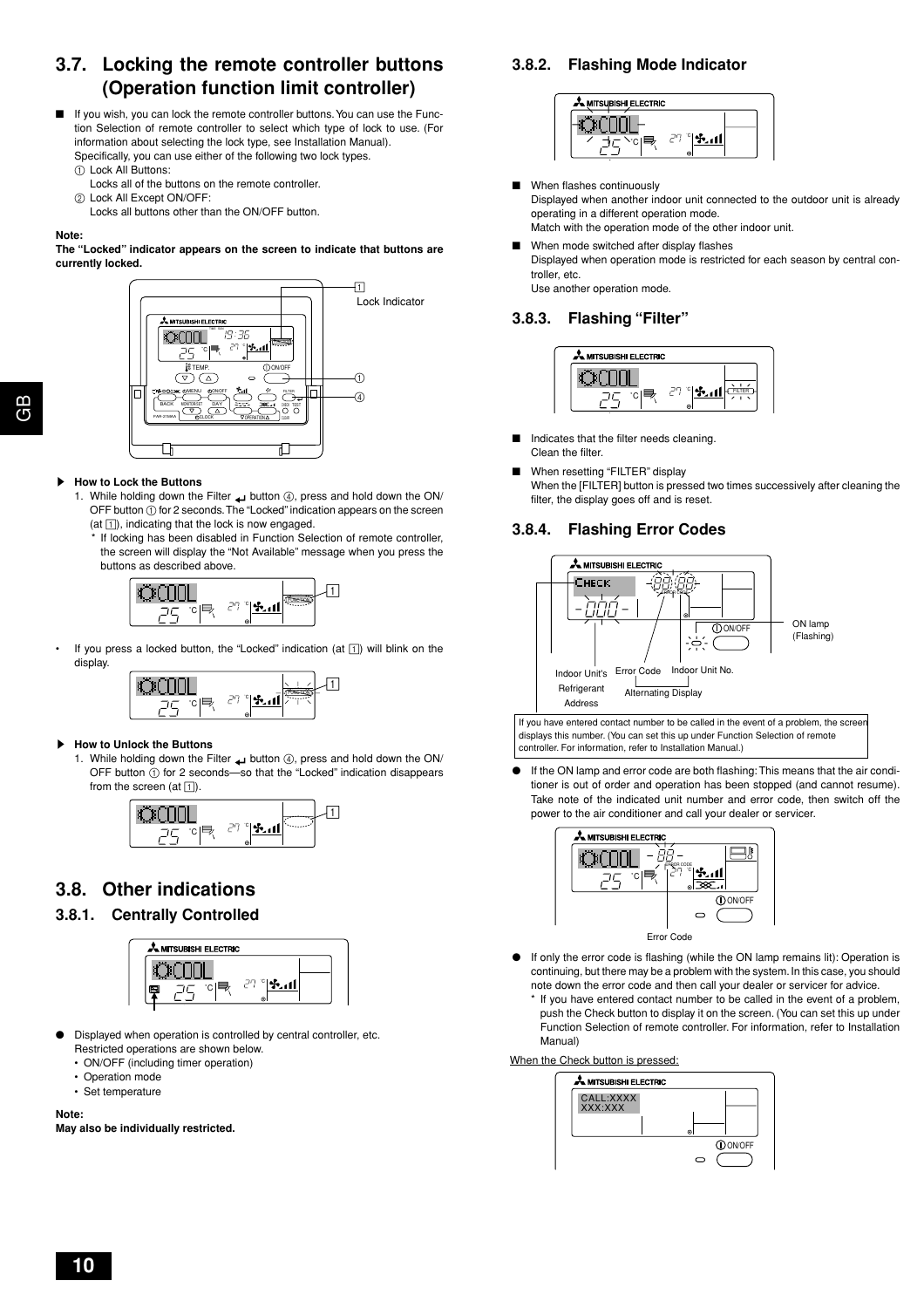### **4. The smart way to use**

**Even minimal steps to care for your air conditioner can help make its use far more effective in terms of air-conditioning effect, electricity charges, etc.**

### **Set the right room temperature**

- In cooling operation, a temperature difference of about 5 °C between indoors and outdoors is optimum.
- If the room temperature is raised by 1 °C during air-cooling operation, about 10 % electric power can be saved.
- Excessive cooling is bad for health. It also results in the waste of electric power.

### **Clean the filter thoroughly**

If the screen of the air filter becomes clogged, the airflow and air-conditioning effect can be significantly reduced. Further, if the condition is left unattended, failure can result. It is particularly important to clean the filter at the beginning of the cooling and heating seasons. (When profuse dust and dirt have accumulated, clean the filter thoroughly.)

### **5. Caring for the machine**

**Always have filter maintenance performed by a service person. Before care-taking, turn the power supply OFF.**

### *A* Caution:

- **• Before you start cleaning, stop operation and turn OFF the power supply. Remember that the fan is rotating inside at high speed, posing a serious risk of injury.**
- **• Air filter is installed in the return air to remove the dust of sucked-in air. (The standard filter should normally be cleaned once a week, and the long-life filter at the beginning of each season.)**

### **How to clean**

• Clear dust away lightly or clean it up with a vacuum cleaner. In the case of severe staining, wash the filter in lukewarm water mixed with dissolved neutral detergent or water, and then rinse off the detergent completely. After washing, dry it and fix it back into place.

### **Caution:**

- **• Do not dry the filter by exposing it to direct sunlight or warming it using fire, etc. Doing so can result in the deformation of the filter.**
- **Washing it in hot water (more than 50 degree C) can also result in deformation.**

### **Prevent intrusion of heat during air-cooling**

• To prevent the intrusion of heat during cooling operation, provide a curtain or a blind on the window to block out direct sunlight. Also, do not open the entrance or exit except in cases of dire necessity.

### **Carry out ventilation sometimes**

• Since the air periodically gets dirty in a room that is kept closed for a long time, ventilation is sometimes necessary. When gas appliances are used together with the air conditioner, special precautions must be taken. If the "LOSSNAY" ventilation unit developed by our company is used, you can perform ventilation with less waste. For details on this unit, consult with your dealer.

### **△
Caution:**

**Never pour water or flammable sprays onto the air conditioner. Cleaning using these methods can result in the failure of the air conditioner, electric shock, or fire.**

### **Replacement of filter**

### **[Fig. 5.0.1] (P.2)**

- **A** Air outlet **B** Air inlet
- C Air filter **D** Air filter handle
- (1) The air filter should be located at the air inlet (rear side of the unit).
- (2) Lift the air filter handles and pull the filter towards you.
- (3) If you are going to use an air inlet conduit, remove the air filter. In this case, an air filter must be prepared locally and installed at the intake grille.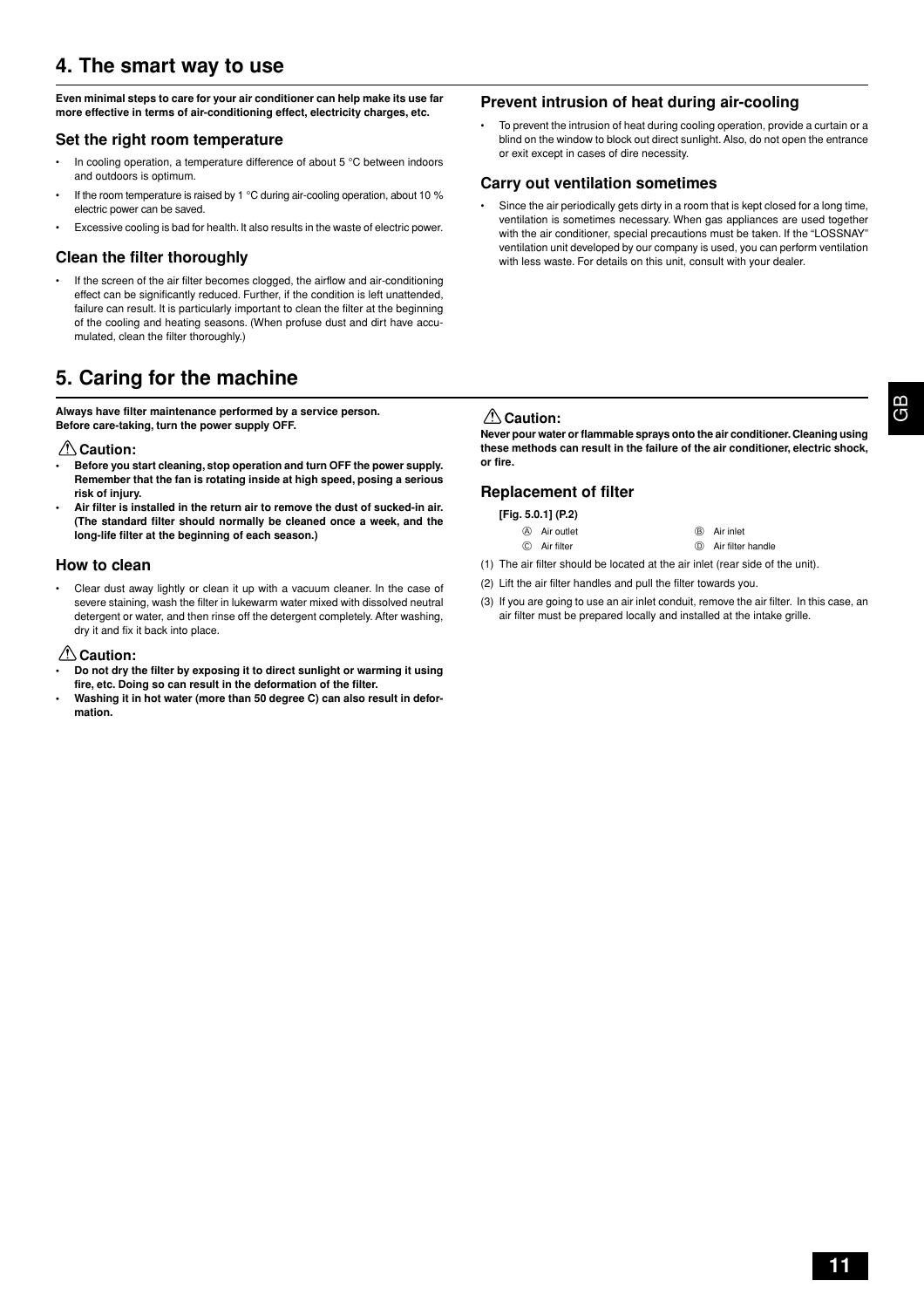### **6. Troubleshooting**

Before you call out a repair man, check the following table to see whether there is a simple solution to your problem.

### **Unit does not cool very well.**

• Clean the filter. (Dust and debris that collects in the filter will decrease airflow.)

- Check the temperature setting and adjust it if necessary.
- Increase the space surrounding the outdoor unit.
- Is the air intake or air outlet blocked?
- Is a window or door open?
- **There is a "swishing" noise that occurs from the unit when water flows.** • This sound is made when refrigerant inside of the unit is flowing or refilling.
- A ticking noise is heard from inside of the unit.
- This sound is made when internal parts of the unit expand or contract when the temperature changes.

#### ● **An odor is detected in the room.**

- This is caused when the unit expels odors that have been absorbed from the walls, carpets, furniture or clothing.
- A white mist is expelled from the indoor unit.
	- This may occur just after the unit is turned on when a high level of humidity is present in the room.
- Water or moisture is expelled from the outdoor unit.
	- This occurs to expel water or moisture that may have collected in the pipes or around piping fixtures.
	- This occurs to dispel water from the heat exchanger.
- The indicators of the remote controller do not light up when operated. • Turn on the power switch. " $\circledcirc$ " will be displayed.
- **indicator is displayed in the remote controller.** • The start and stop or operation mode or set temperature functions of the remote controller are not available when the  $\blacksquare$  indicator is lit.
- **The start and stop functions are not available just after restarting the unit.**
	- Wait about three minutes (operation has stopped to prevent damage to the air conditioner).
- **Unit does not start immediately.** 
	- Wait until the unit restarts automatically. The compressor may hesitate resuming because a three-minute resume prevention circuit is incorporated in the outdoor unit for protection of the compressor.
- **The unit started even though the start/stop button was not pushed.** Is the timer on?
	- Press the start/stop button to stop the unit.
	- Was a distant command sent from the remote controller? Find out if the remote controller was used.
	- Is the **indicator** lit?
	- Find out if the remote controller was used.
	- Is the automatic (cooling/heating) mode selected?
	- Press the start/stop button to stop the unit.
- **The unit stopped even though the start/stop button was not pushed.**
	- Is the timer on?
	- Press the start/stop button to restart the unit. • Was a distant command sent from the remote controller?
	- Find out if the remote controller was used.
	- $\cdot$  Is the  $\blacksquare$  indicator lit?
	- Find out if the remote controller was used.
- **"PLEASE WAIT" is displayed in the remote controller.**
	- An automatic startup test is being performed (will last for about two minutes).
- An error code is displayed in the remote controller.
	- A self-diagnostic function is being performed to preserve the air conditioner. Do not attempt to make repairs yourself. Turn the main switch off and contact the dealer from whom you bought the air conditioner. Provide him or her with the name of the unit and the information displayed in the remote controller
- **The fan in the indoor unit does not operate.**
	- Check the over-current relay on the fan motor to determine whether it has been tripped.

If the over-current relay has been tripped, reset it after eliminating the cause of the problem (e.g. motor lock).

To reset the over-current relay, open the control box and press the green claw on bottom-right of the relay until a click is heard. Release the claw and check that it returns to its original position.

Note that if it is pressed too hard it will not return to its original position.

If none of the above apply, turn the main switch off and contact the dealer from whom you bought the air-conditioner, telling him the model name and the nature of the problem. Do not try to fix the unit yourself.

### **In any of the following cases, turn off the main power switch and contact your local dealer for service:**

- The operation lamp (on the main unit) flashes.
- The switches do not work properly.
- The circuit breaker trips frequently (or the fuse blows frequently).
- Water has accidentally been splashed into the unit.
- Water leaks from the unit.
- Something is accidentally dropped into the air-conditioner.
- An unusual noise is heard during operation.

#### **The following do not indicate any malfunction:**

Odours: smells such as tobacco or cosmetic odours may persist after they have been sucked into the unit.

Sound of liquid flowing inside indoor unit: this can occur during or after operation and is simply the sound of refrigerant being circulated inside the unit.

Ticking sound coming from indoor unit: this can occur when cooling has just begun or has just stopped. It is caused by the indoor unit shrinking or expanding slightly due to the change in temperature.

**NOTE: The refrigerant charged in the air conditioner is safe. Refrigerant normally does not leak, however, if refrigerant gas leaks indoors, and comes into contact with the fire of a fan heater, space heater, stove, etc., harmful substances will be generated.**

**Be sure to ask the service representative whether there is refrigerant leakage or not when repairs are carried out.**

GB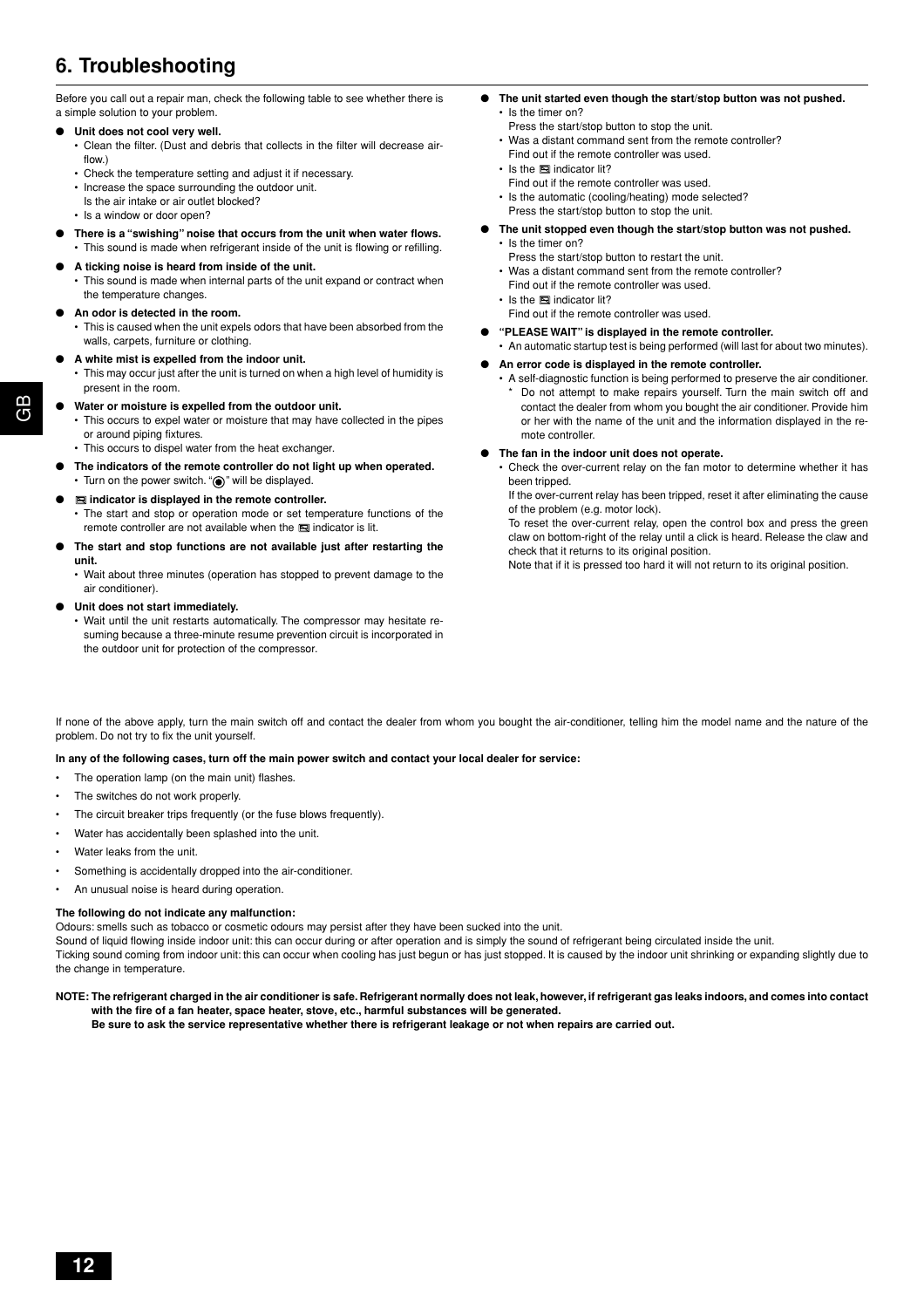### **7. Installation and transferring works, and checking**

#### **Regarding place for installation**

Consult with your dealer for details on installation and transferring the installation.

### **Caution:**

**Never install the air conditioner where there is a risk of leakage of flammable gas.**

**If gas leaks and accumulates around the unit, fire can result.**

### **Never install the air conditioner at the following place:**

- where there is much machine oil
- near ocean and beach areas where there is much salt
- where humidity is high
- where there are hot springs nearby
- where there is much sulfureted gas
- where there is a high-frequency processing machinery (a high-frequency welder, etc.)
- where acid solution is frequently used
- where special sprays are frequently used
- Install the indoor unit horizontally. Otherwise, water leakage can result.
- Take sufficient measures against noise when installing the air conditioners at hospitals or communication-related businesses.

If the air conditioner is used in any of the above-mentioned environments, frequent operational failure can be expected. It is advisable to avoid these types of installation sites.

For further details, consult with your dealer.

### **Regarding electrical work**

### **Caution:**

- **• The electrical work must be undertaken by a person who is qualified as an electric engineer according to local regulations and the instruction given in the installation manual with the absolute use of exclusive circuits. The use of other products with the power source can result in burntout beakers and fuses.**
- **Never connect the grounding wire to a gas pipe, water pipe, arrester, or telephone grounding wire. For details, consult with your dealer.**
- **• In some types of installation sites, the installation of an earth leakage breaker is mandatory. For details, consult with your dealer.**

### **8. Specifications**

### **Regarding transfer of installation**

• When removing and reinstalling the air conditioner when you enlarge your home, remodel, or move, consult with your dealer in advance to ascertain the cost of the professional engineering work required for transferring the installation.

### **Caution:**

**When moving or reinstalling the air conditioner, consult with your dealer. Defective installation can result in electric shock, fire, etc.**

### **Regarding noise**

- In installing work, choose a place that can fully bear the weight of the air conditioner, and where noise and vibration can be reduced.
- Choose a place where cool or warm air and noise from the outdoor air outlet of the air conditioner do not inconvenience the neighbours.
- If any alien object is placed near the outdoor air outlet of the air conditioner, decreased performance and increased noise can result. Avoid placing any obstacles adjacent to the air outlet.
- If the air conditioner produces any abnormal sound, consult with your dealer.

### **Maintenance and inspection**

If the air conditioner is used throughout several seasons, the insides can get dirty, reducing the performance.

Depending upon the conditions of usage, foul odors can be generated and drainage can deteriorate due to dust and dirt, etc.

| Model name               |           |         | PEA-RP200GA | PEA-RP250GA             | PEA-RP400GA | PEA-RP500GA |  |  |  |
|--------------------------|-----------|---------|-------------|-------------------------|-------------|-------------|--|--|--|
| Power supply             | Voltage   |         |             | $3N \sim 380, 400, 415$ |             |             |  |  |  |
|                          | Frequency | Hz      |             | 50                      |             |             |  |  |  |
| External static pressure |           | Pa      |             |                         | 150         |             |  |  |  |
| Airflow rate (Hi/Lo)     |           | $m^3/h$ | 3900/3120   | 4800/3840               | 7200        | 9600        |  |  |  |
| Noise level (Hi/Lo)      |           | dB(A)   | 51/48       | 52/49                   | 52          | 53          |  |  |  |
| Height<br>mm             |           |         | 400         |                         | 595         |             |  |  |  |
|                          | Width     | mm      | 1400        | 1600                    |             | 1947        |  |  |  |
| Depth<br>mm              |           | 634     |             | 764                     |             |             |  |  |  |
| Net weight               |           | kg      | 70          | 77                      | 130         | 133         |  |  |  |

Notes: Refer to the product nameplate attached to the unit for the electrical specifications.

Rating conditions (cooling) Indoor: 27 °C DB, 19 °C WB Outdoor: 35 °C DB

Rating conditions (heating) Indoor: 20 °C DB Outdoor: 7 °C DB, 6 °C WB

GB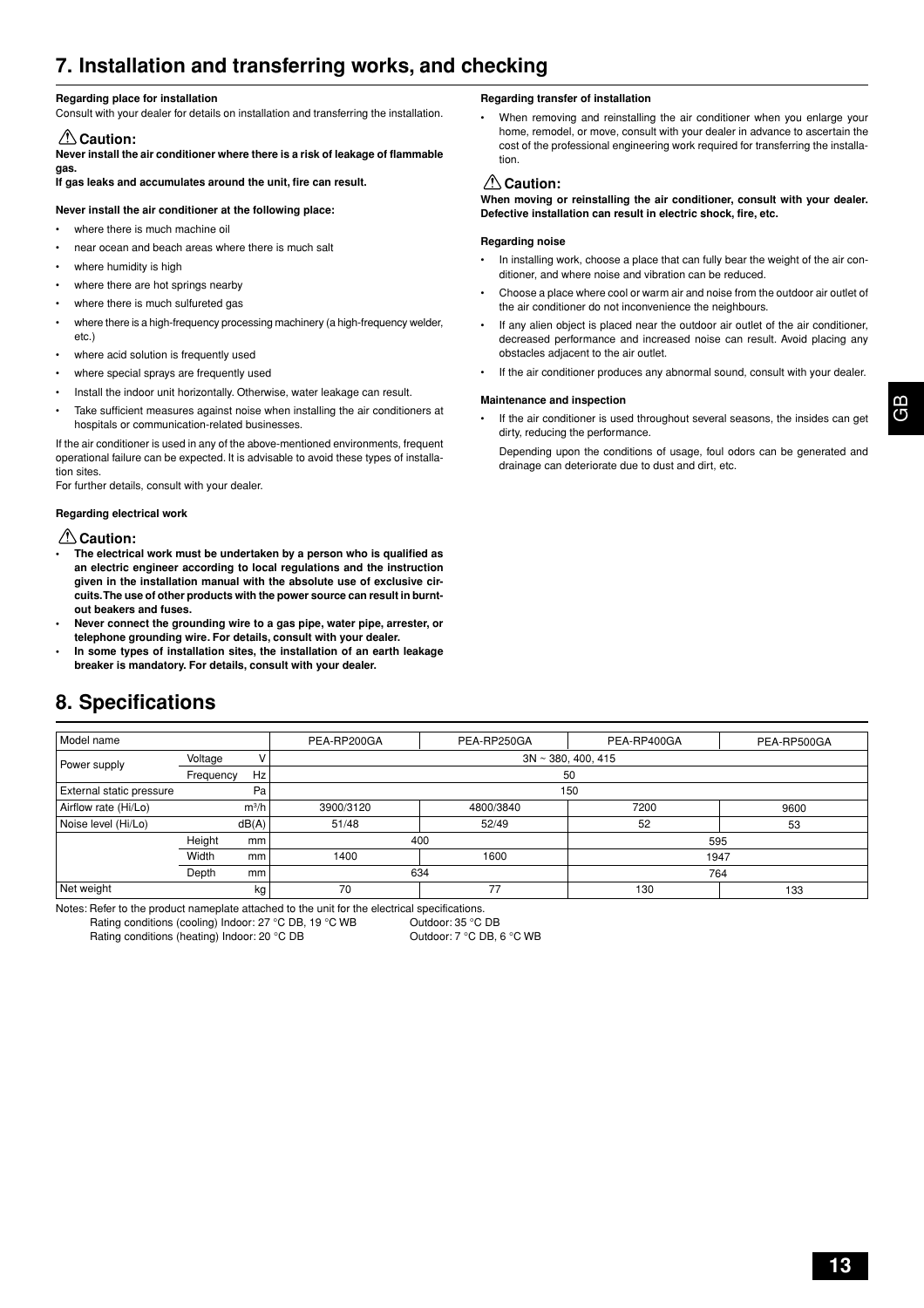### **Содержание**

| 2. |                                                      |
|----|------------------------------------------------------|
| 3. |                                                      |
|    | 3.1. Переключение устройства ON/OFF (ВКЛ./ВЫКЛ.) 129 |
|    |                                                      |
|    |                                                      |
|    |                                                      |

### **1. Меры предосторожности**

- s **До начала эксплуатации прибора ознакомьтесь с разделом "Меры предосторожности".**
- s **В разделе "Меры предосторожности" перечислены важные принципы соблюдения безопасности. Обязательно следуйте им.**

### **Условные обозначения, принятые в тексте**

### **Предупреждение:**

**Указывает меры предосторожности, которые следует соблюдать для того, чтобы избежать риска личной травмы или гибели.**

### **Внимание:**

**Указывае меры, которые следует соблюдать для того, чтобы избежать повреждения прибора.**

### **Символы, нанесенные на прибора**

: Указывает действие, которого следует избегать.

- : Указывает, что это важная инструкция.
- : Указывает, что эта часть должна быть заземлена.
- $\sqrt{4}$ : Осторожно: опасность электрошока (Этот символ указан на этикетке основного прибора.) <цвет: желтый>

### **Предупреждение:**

**Внимательно прочтите надписи на этикетках, закрепленных на основном приборе.**

### **1.1. Установка**

s **После того как вы прочтете данное руководство, сохраните его и Руководство по установке в надежном месте, чтобы консультироваться с ними при возникновении вопросов. Если с прибором будет работать другой человек, убедитесь в том, что он ознакомится с данным руководством.**

### **Предупреждение:**

- **• Данны прибор не должен устанавливаться пользователем. Обратитесь к поставщику или в специализированное предприятие и закажите установку прибора. При неправильной установке может произойти утечка воды, электрический шок или пожар.**
- **• Используйте только те дополнительные приспособления, которые санкционированы "Mitsubishi Electric", и обратитесь к вашему поставщику или в специализированное предприятие и закажите их установку. При неправильной установке дополнительных приспособлений может произойти утечка воды, электрический шок или пожар.**
- установки. Любые изменения в конструкции здания, необходимые 6) Заземление **• В руководстве по установке указаны предлагаемые методы для установки, должны соотетствовать местным строительным правилам и стандартам.**
- **• Никогда не занимайтесь ремонтом или переносом прибора инбй угое место самостоятельно. При неправильном заполнении ремонта может произойти утечка воды, электрический шок или пожар. Если вам требуется перенести или отремонтировать ремонт, обращайтесь к поставщику.**
- **• Данное устройство не предназначено для использования без присмотра детьми или немощными людьми.**
- **• Следует внимательно присматривать за маленькими детьми и следить за тем, чтобы они не играли с данным устройством.**

|                | 3.7. | Блокировка кнопок пульта дистанционного управления<br>(Пульт дистанционного управления с ограниченной |  |
|----------------|------|-------------------------------------------------------------------------------------------------------|--|
|                |      |                                                                                                       |  |
|                |      |                                                                                                       |  |
| $\overline{4}$ |      |                                                                                                       |  |
|                |      |                                                                                                       |  |
|                |      |                                                                                                       |  |
|                |      | 7. Установка, перемещение и проверка работы оборудования  136                                         |  |
|                |      |                                                                                                       |  |

### **1) Внешний прибор**

### **Предупреждение:**

- **• Внешний прибор должен быть установлен на ровной прочной поверхности в том месте, где не наблюдается скопления снега, листьев или мусора.**
- **• Не ставьте какие-либо посторонние предметы на прибор. Он может упасть или посторонний предмет может упасть с него, причинив личную травму.**

### **Внимание:**

**Внешний прибор должен быть установлен в таком месте, где выдуваемый из него воздух и производимый им шум не будут беспокоить соседей.**

### **2) Внутренний прибор**

### **Предупреждение:**

**Внутренний прибор должен быть надежно установлен. Если прибор закреплен слабо, он может упасть, причинив личную травму.**

### **3) Пульт дистанционного управления**

### **Предупреждение:**

**Пульт дистанционного управления должен быть установлен в таком месте, где он недоступен для детей.**

### **4) Дренажный шланг**

### **Внимание:**

**Убедитесь в том, что дренажный шланг установлен таким образом, что дренаж происходит бесперебойно. Неправильная установка может привести к утечке воды, что повредит мебель.**

### **5) Линии лектропроводки, предохранитель или прерыватель цепи**

### **Предупреждение:**

- **Убедитесь, что устройство подключено к выделенной линии электросети. При подключении к одной линии нескольких устройств может вызвать перегрузку.**
- **• Убедитесь в том, что на линии подачи тока имеется выключатель.**
- **• Обязательно соблюдайте напряжение, указанное для прибора, и номиналы предохранителя или прерывателя цепи. Никогда не используйте провод или предохранитель более высокого номинала по сравнению с тем, который указан.**

### **Внимание:**

- **• Прибор следует правильно заземлить. Никогда не подсоединяйте провод заземления к проводу заземления газовой трубы, трубы для воды, громоотвода или телефонной линии. При неправильном заземлении прибора может произойти электрический шок.**
- **• Часто проверяйте, что провод заземления от внешнего прибора должным образом подсоединен к выводам заземления прибора и к электроду заземления.**

RU TRU

귾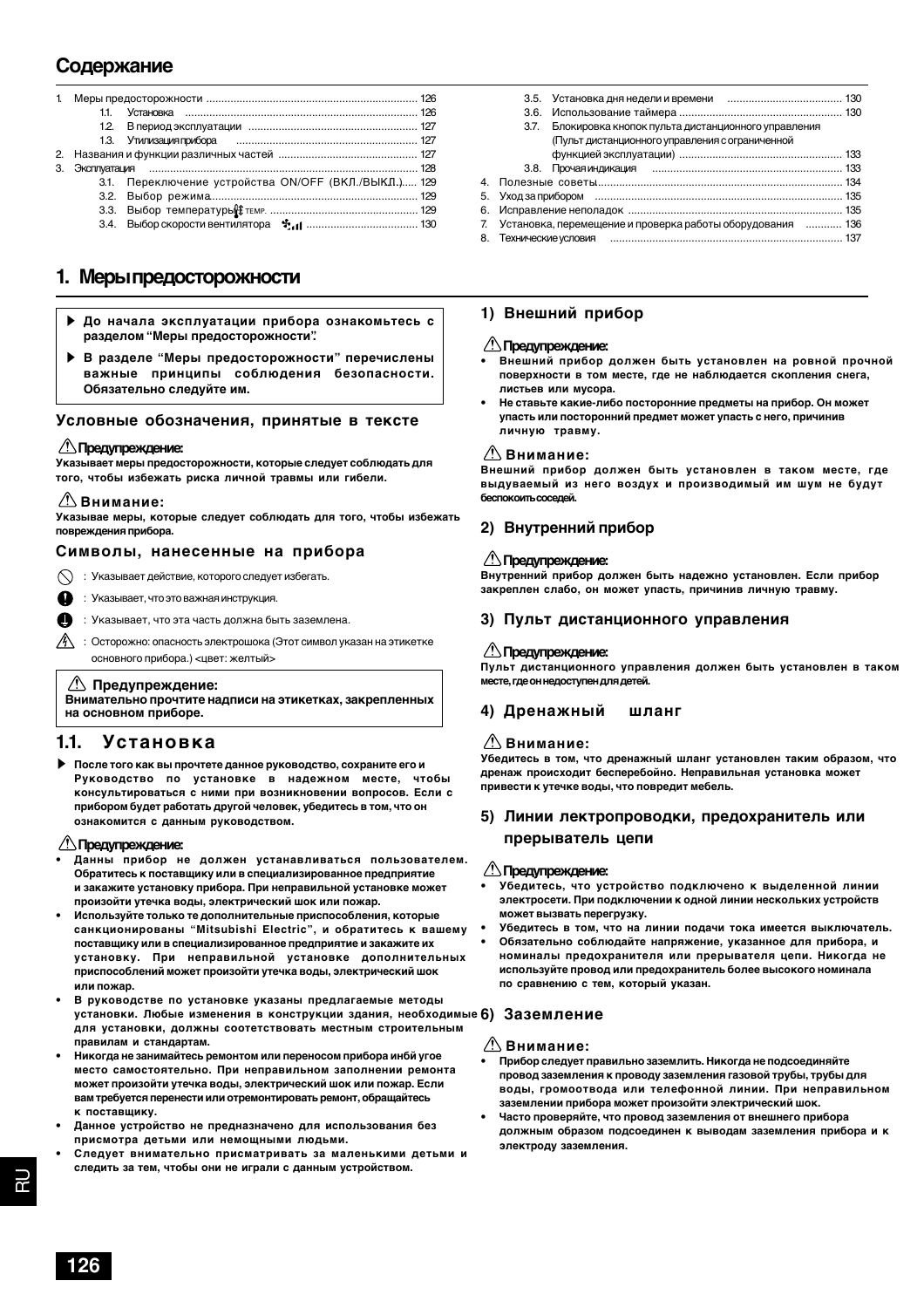### **1.2. В период эксплуатации**

### **Внимание:**

- **• Не используйте какие-либо острые предметы для нажатия кнопок, поскольку это может повредить пульт дистанционного управлени я.**
- **• Не перекручивайте и не тяните за шнур пульта дистанционного управления, поскольку это может повредить пульт дистанционного управления и вызвать неполадки в работе прибора.**
- **• Никогда не удаляйте верхнюю часть корпуса пульта дистанционного управления. Снятие верхней крышки пульта дистанционного управления не рекомендуется, нельзя трогать печатные платы, расположенные под ней. Это может привести к пожару и поломке прибора.**
- **• Никогда не протирайте пульт дистанционного управления бензином, разбавителем, химическими веществами и т.д. Это может повредить краску прибора и привести к его поломке. Для удаления пятен возьмите отрезок ткани, смочите его в растворе нейтрального детергента с водой, тщательно отожмите ее и протрите пятно, а затем снова протрите это место сухой тканью.**
- **• Никогда не блокируйте и не закрывайте отверстия входа и выхода внутреннего или внешнего приборов. Высокие предметы мебели, находящиеся под внутренним прибором, или крупногабаритные предметы (например, большие коробки), помещенные вблизи внешнего прибора, будут снижать эффективность его работы.**

### **Предупреждение:**

- **• Не проливайте на прибор воду и не дотрагивайтесь до прибора мокрыми руками. Это может привести к электрошоку.**
- **• Не разбрызгивайте вблизи от прибора горючий газ. Это может привести к пожару.**
- **• Не помещайте газовый обогреватель или другой прибор с открытым пламенем там, где он будет испытывать воздействие воздуха, выдуваемого из прибора. Это может привести к неполному сгоранию.**

### **Предупреждение:**

- **• Не снимайте переднюю панель или защиту вентилятора с внешнего прибора, когда он работает. Вы можете получить личную травму, если дотронетесь до вращающихся частей, горячих частей или частей под высоким напряжением.**
- **• Никогда не вставляйте пальцы, палки и т.д. в отверстия входа или выхода, в противном случае вы можете получить личную травму, поскольку вентиля тор, находящийся внутри прибора, вращается на большой скороти. Проявляйте особую осторожность в присутствии детей.**
- **• Если вы почувствуете странные запахи, остановите прибор, отключите питание и проконсультируйтесь с вашим поставщиком. В противном случае может произойти поломка прибора, пожар или электрошок.**
- **• Если вы заметите ненормально сильный шум или вибрацию, остановите прибор, отключите главный выключатель питания и свяжитесь с вашим поставщиком.**
- **• Не допускайте переохлаждения. Наиболее приемлемая температура в помещении - это температура в пределах 5 °С по сравнению с температурой снаружи.**
- **• Не оставляйте инвалидов или маленьких детей сидящими или стоящими на пути воздушного потока, поступающего из кондиционера. Это может нарушить их здоровье.**

### **Внимание:**

- **Не направляйте поток воздуха на растения или на животных или птиц в клетках.**
- **• Часто проветривайте помещение; При постоянной работе прибора в закрытом помещении в течение длительного периода времени воздух становится затхлым.**

### **В случае неисправности прибора**

### **Предупреждение:**

- **• Никогда не меняйте конфигурацию кондиционера. Для проведения ремонтных работ консультируйтесь со своим поставщиком. Неправильно выполненные ремонтные работы могут привести к утечке воды, электрическому шоку, пожару и т.д.**
- **• Если на пульте дистанционного управления указана индикация ошибки, кондиционер не работает, или если в его работе наблюдается ненормальное явление, остановите прибор и свяжитесь с вашим поставщиком. Если вы не предпримите меры в таких условиях, то это может привести к пожару или поломке прибора.**
- **• Если часто срабатывает прерыватель цепи, свяжитесь с вашим поставщиком. Непринятие мер в таких случаях может привести к пожару или поломке.**
- **• Если происходит выброс или утечка газа хладагента, остановите работу кондиционера, тщательно проветрите помещение и свяжитесь с вашим поставщиком. Если вы не предпримите меры, это может привести к авариям, связанным с кислородной недостаточностью.**

### **Если кондиционер не используется в течение**

### **длительного периода времени**

- **Если кондиционер не используется в течение длительного периода времен в связи с сезонными изменениями климата и т.д., включите его на 4-5 часов с тем, чтобы продолжался выдув воздуха и кондиционер полностью просох. Если вы не выполните это, то в помещении возможно образование негигиеничной нездоровой плесени.**
- **Если кондиционер не используется в течение длительного периода времени, следует отключить главный выключатель питания. Если вы оставите главный выключатель питания включенным, вы будуте зря тратить десятки ватт электроэнергии. Также это приведет к накоплению пыли и т.д., что может привести к пожару.**
- **• До возобновления эксплуатации кондиционера включите главный выключатель сети на период свыше 12 часов. Не выключайте главный сетевой выключатель в периоды интенсивного использования прибора. Это может привести к его поломки.**

### **1.3. Утилизация прибора**

### **Предупреждение:**

**Когда вам потребуется ликвидировать прибор, обратитесь к вашему дилеру. При неправильном удалении труб может произойти выброс хладагента (фтороуглеродного газа), который, попав на кожу, приведет к травме. Выброс хладагента в атмосферу наносит вред окружающей среде.**

### **2. Названия и функции различных частей**

### **Внутренний прибор**

- Воздухоприемник: Возврат воздуха в помещении.
- Фильтр: стандартный фильтр, встраиваемый в устройство, используется для задержки видимой пыли и грязи. Если очистка воздуха входит в перечень необходимых функций кондиционера, обратитесь к поставщику оборудования. (Информацию об очистке воздуха см. на P. 135).
- Воздуховыпускное отверстие Вдувает в помещение прохладный/теплый воздух.

### **Модель PEA-200, 250, 400, 500 [Скрытый потолочного типа]**

### **[Fig. 2.0.1] (P. 2)**

- - C Воздушный фильтр
- **A** Выпускное отверстие **B** Впускное отверстие

**Пульт дистанционного управления с ЖК-дисплеем**

#### • Проверьте пульт дистанционного управления.

С разными системами используются различные пульты дистанционного управления.

**[Fig. 2.0.2] (P. 2)**

A Пульт дистанционного управления с ЖК-дисплеем

RU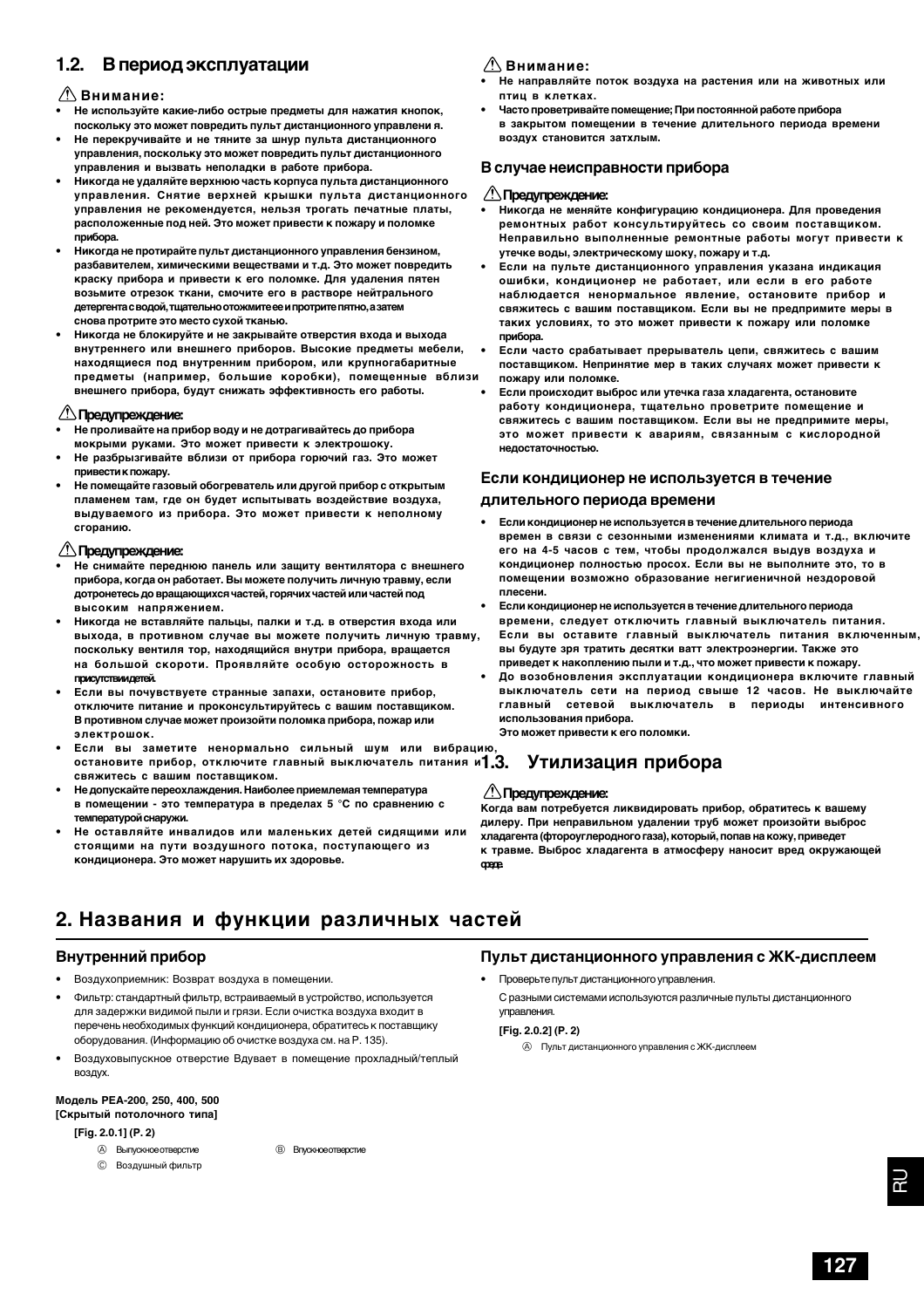### **3. Эксплуатация**

### **Кнопка пульта дистанционного управления**



Открывание двери.

- 1 Кнопки установки температуры
	- Понижение
	- Повышение
- 2 Кнопка меню таймера (отслеживание/кнопка установки)
- 3 Кнопка выбора режима (кнопка возврата)
- 4 Кнопки настройки времени Понижение
	-
	- Повышение
- 5 Кнопка On/Off (включения/выключения) таймера (кнопка установки дня недели)
- Кнопка жалюзи $\nabla$  Кнопка процесса)
- К предшествующему номеру процесса. 7 Кнопка вентиляции (1) Кнопка процесса)
- К следующему номеру процесса.
- 8 Кнопка ON/OFF (ВКЛ./ВЫКЛ.)
- 9 Кнопка скорости вентилятора



- **1** Кнопка фильтра (Кнопка +)
- **11 Кнопка пробный прогон**
- B Кнопка проверки (кнопка сброса значений)
- **13 Кнопка увеличения/уменьшения потока воздуха**

#### **Примечания:**

- **• При нажатии кнопки функции, не установленной на внутреннем блоке, на пульте дистанционного управления появится сообщение "Not Available".**
- **• Если пульт дистанционного управления используется для управления множественными внутренними блоками, то данное сообщение будет отображено только в случае, если функция не установлена на основном блоке.**
- **• Никогда не подвергайте пульт дистанционного управления воздействию прямых солнечных лучей. Это может привести к неправильным замерениям температуры в помещении.**
- **• Никогда не помещайте какое-либо препятствие перед нижней правой секцией пульта дистанционного управления. Это может привести к неправильному замерению температуры в помещении.**



#### A **День недели**

#### Отображает текущий день недели.

**Индикация времени/таймера**

Отображает текущее время, если таймер не установлен в обычном или

автоматическом режиме отключения.

Если установлен таймер в обычном или автоматическом режиме, то отображается оставшееся время.

### B **"Сенсорная" индикация**

Отображается в случае использования сенсора пульта дистанционного управления.

### C **Идентификация текущего процесса**

Показывает режим эксплуатации и т.д. \* Предоставляется многоязычная поддержка.

### D **Индикатор "центрального управления"**

Сигнализируют о том, что функция пульта дистанционного управления запрещена главным блоком управления.

### E **Индикатор "Таймер отключен"**

Показывает, что таймер отключен.

#### F **Настройка температуры**

Отображает целевые значения температуры.

### G **Индикатор направления потока воздуха вверх/вниз**

Индикатор показывает направление выходящего потока воздуха.

### H **Индикатор "Только один час"**

Показывает установку ослабленного потока воздуха в направлении "вниз" в режиме COOL или DRY. (Возможны различия в эксплуатации в зависимости от модели.) Индикатор перестает гореть через один час, после чего направление потока воздуха также меняется.

I **Индикация жалюзи**

Отображает колебательное действие жалюзи. Не действует, если жалюзи стационарные.

- J **Индикация температуры помещения** Показывает температуру помещения.
- K **(Индикатор "Питание вкл.")**

Показывает, что питание включено.

#### L **Индикатор вентиляции**

Действует, когда прибор работает в режиме вентиляции.

- M **Индикатор скорости вентилятора** Отображает выбранную скорость вентилятора.
- N **Индикатор блокировки**

Показывает, что кнопки пульта дистанционного управления заблокированы.

### O **Индикатор "Очистка фильтра"**

Загорается в случае необходимости очистки фильтра.

P **Индикаторы таймера**

Индикатор загорается в случае установки соответствующего таймера.

#### **Примечание:**

**• Для наглядности все части дисплея изображены в активизированном состоянии. В процессе эксплуатации будут гореть только соответствующие позиции.**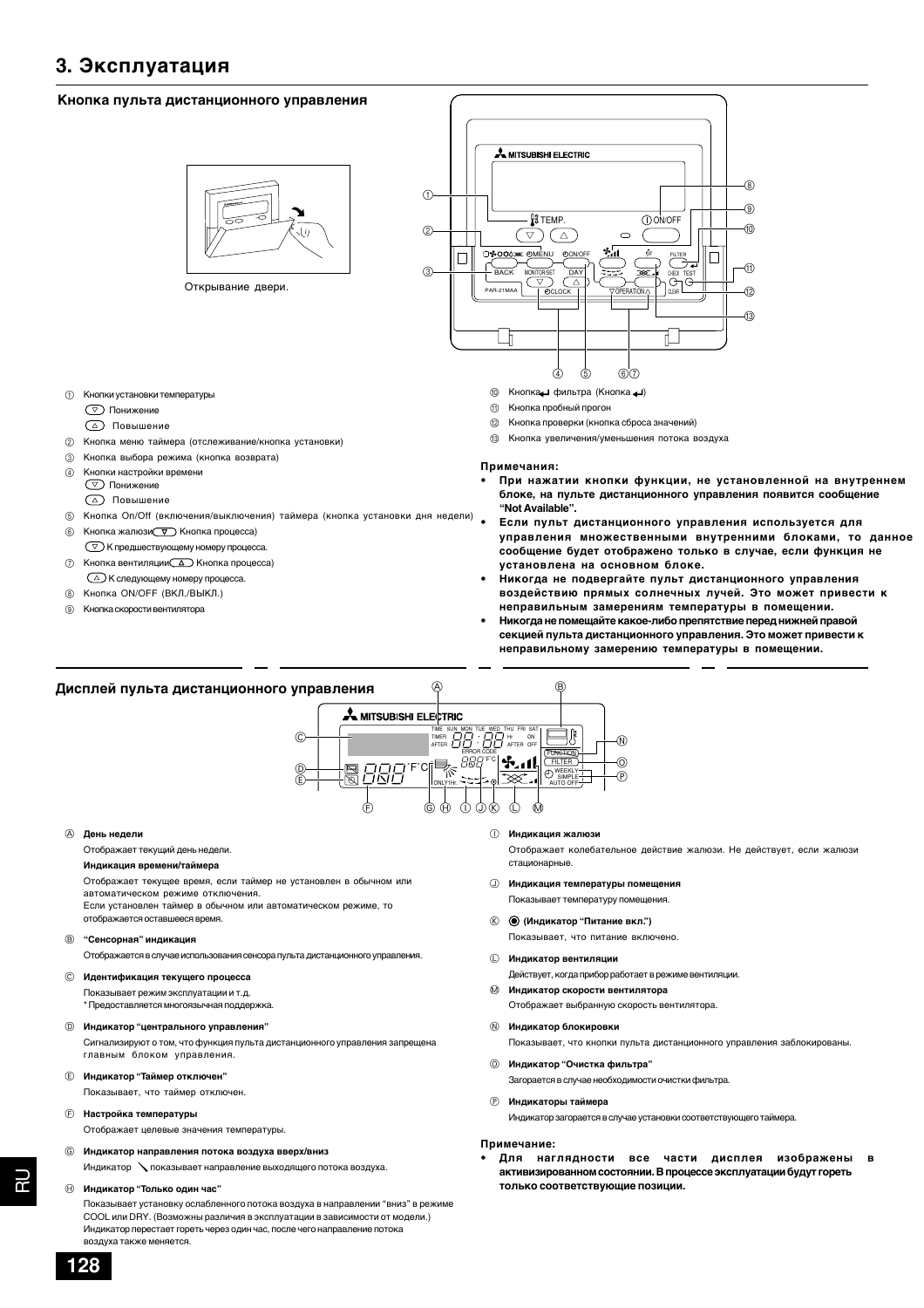

### **Перед началом эксплуатации (только для проводного пульта дистанционного управления)**

- Текст на дисплее при запуске после "PLEASE WAIT" исчезнет. При включении в сеть или после перерыва электроснабжения на дисплее  $\quad \circledB$ ненадолго появится надпись "PLEASE WAIT" (максимум 3 минуты). Она не является свидетельством неисправности кондиционера.
- Во время эксплуатации с отоплением, даже если внутренний прибор настроен на эксплуатацию с отоплением, а внешний прибор работает в режиме размораживания, эксплуатация начинается после того, как внешний прибор закончит операцию по размораживанию.

### **3.1. Переключение устройства ON/OFF (ВКЛ./ВЫКЛ.)**

### s **Для начала эксплуатации:**

- 1. Нажмите кнопку ВКЛ./ВЫКЛ.
- Индикатор включени должен загореться.

### s **Для прекращения работы:**

Нажмите повторно кнопку ВКЛ./ВЫКЛ. Индикатор кнопки включения погаснет

- Во время эксплуатации кондиционера не следует выключать источник питания. Это может привести к поломке устройства.
- Даже если нажать кнопку ВКЛ./ВЫКЛ. непосредственно после прекращения подачи питания в процессе эксплуатации, запуск кондиционера воздуха будет невозможен в течение трех минут. Это предотвращает повреждение внутренних компонентов.
- Если вследствие нарушения электроснабжения работа устройства будет прервана, то повторный запуск будет невозможен до восстановления подачи электропитания. Нажмите кнопку ВКЛ./ВЫКЛ. для повторного запуска.

### **3.2. Выбор режима**

1. Если устройство выключено, нажмите на кнопку ВКЛ./ВЫКЛ.для его включения.

Индикатор включения должен загореться

2. Нажмите для режима работы ( ) соответствующую кнопку 2 и выберите режим работы.



- **(FAN)** Режим вентиляции
- (HEAT) Режим нагрева

(AUTO) Автоматический режим (охлаждения/нагрева)

### **Для охлаждения**

Нажмите кнопк [режим работы] и вызовите на дисплей индикатор **" COOL".**

### **Для режима сушки**

**Нажимайте кнопку** 2 **[режим работы] и вызовите на дисплей индикатор " DRY".**

• Включение режима сушки невозможно, если температура в помещении ниже 18 °С.

### **Для вентиляции**

**Нажимайте кнопку** 2 **[режим работы] и вызовите на дисплей индикатор " FAN".**

- Эксплуатация в режиме вентилятора будет способствовать циркуляции воздуха в помещении.
- Эксплуатация в режиме вентиляции не устанавливает температуру в помещении.

### $\triangle$ Внимание:

**Никогда не подвергайтесь в течение продолжительного времени прямому воздействию холодного воздуха. Чрезмерное воздействие холодного воздуха вредно для здоровья, его следует избегать.**

### **Работа в режиме сушки**

Режим сушки - это контролируемый микрокомпьютером режим осушения, контролирующий чрезмерное охлаждение воздуха в соответствии с заданной Вами температурой в помещении. (Не применимо при отоплении.)

- 1. До тех пор пока температура в помещении не достигнет выбранного вами уровня, kомпрессор и вентилятор внутреннего прибора связаны посредством кулисной передачи и периодически включаются и выключаются в зависимости от температуры в помещении.
- 2. Когда выбранный вами уровень температуры будет достигнут, компрессор и внутренний вентилятор прекратят работу.

После остановки в течение 10 минут компрессор и внутренний вентилятор включаются на 3 минуты для поддержания влажности на низком уровне.

### **Для режима отопления**

Нажимайте кнопк@ [режим работы] и вызовите на дисплей индикатор **" HEAT".**

**Индикаторы на дисплее в период эксплуатации с отоплением "DEFROST"**

Отображается только во время операции по размораживанию. **"STAND BY"**

Отображается с начала включения эксплуатации с отоплением и до того момента, как начнется выдувание теплого воздуха.

### **Для автоматического (охлаждения/нагрева)**

**Нажмите кнопку** 2 **[режим работы] для вызова окна "АUTО".**

### $\triangle$ Внимание:

- **• Когда кондиционер воздуха используется одновременно с горелками, тщательно проветривайте помещение. Недостаточная вентиляция может привести к авариям в результате кислородной недостаточности.**
- **• Никогда не помещайте горелку в то место, где она будет подвержена воздействию потока воздуха из кондиционера. Это может привести к неудовлетворительному процессу сгорания в горелке.**
- **• Микроэлектронное устройство функционирует в следующих случаях:**
- **В начале режима отопления не происходит выдувание воздуха.** - Предотвращение утечки холодного воздуха. Подождите некоторое время, пока поток воздуха не наладится.

### **3.3. Выбор температуры**  $\mathbf{H}_{\text{TEMP}}$ **.**

s **Для снижения температуры помещения:** Нажмите  $\nabla$  кнопку 3 для установки желаемого значения температуры.

Будет отображена выбранная температура C.

• Каждое нажатие кнопки соответствует снижению температуры на 1 °C.

#### s **Повышение температуры помещения:**

1. Нажмите  $\textcircled{1}$  кнопку  $\textcircled{3}$  для установки желаемого значения температуры.

Будет отображена выбранная температура ©.

- Каждое нажатие кнопки соответствует увеличению температуры на 1 °C.
- Доступные диапазоны температур:<br>Охлажление и сушка: 19-30 °С Охлаждение и сушка: Нагрев: 17 - 28 °C Автоматический режим: 19 - 28 °C
- При температуре в диапазоне 8 °C 39 °C дисплей начнет мигать, чтобы проинформировать, что температура в помещении  $\mathfrak E$  отличается (ниже/ выше) отображаемой температуры. Если температура ниже 8 °C или выше 39 °C, на дисплее мигает соответствующее значение (8 °C или 39 °C).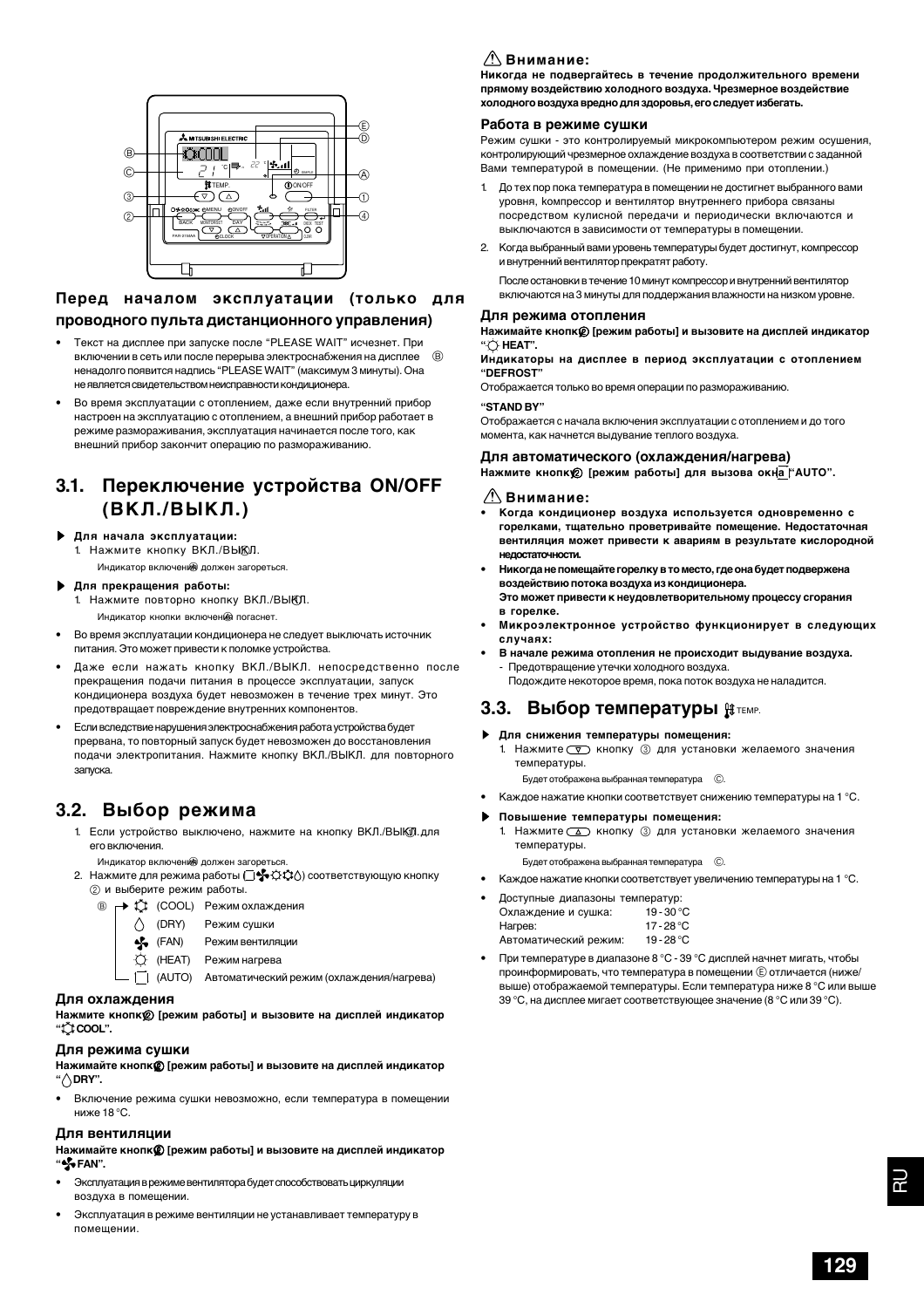### **3.4. Выбор скорости вентилятора**

- 1. Для выбора нужной скорости вентилятора нажмите кнопку  $\mathbf{f}$ .  $\mathbf{d}(\mathbf{q})$
- При каждом нажатии кнопки, на дисплее  $@$  пульта дистанционного управления меняются доступные функции, как показано ниже.

|                 | Скорость          | Дисплей пульта дистанционного управления |         |  |
|-----------------|-------------------|------------------------------------------|---------|--|
| Модель          | вентилятора       | Низкая                                   | Высокая |  |
| PEA-200,<br>250 | 2-<br>ступенчатая | y,                                       |         |  |
| PEA-400,<br>500 | ступенчатая       | Индикация отсутствует                    |         |  |

Дисплей и скорость вентилятора блока будут отличаться в следующих случаях:

- Когда на дисплее отображаются STAND BY (РЕЖИМ ГОТОВНОСТИ) и DEFROST (РАЗМОРАЖИВАНИЕ).
- Только после режима обогрева (во время ожидания переключения в другой режим).
- Если температура в помещении выше, чем заданная температура блока, работающего в режиме обогрева.
- В режиме осушения внутренний вентилятор автоматически переключается на малые обороты.

Переключение скорости вентилятора невозможно.

• Когда температура теплообменника в режиме обогрева низкая (например, сразу после запуска блока в данном режиме).

### **3.5. Установка дня недели и времени**

■ Используйте данное окно для установки дня недели и времени.



**Примечания:**

- **• Данная настройка возможна независимо от эксплуатации внутреннего блока.**
- **• Дата и время не будут отображаться, если функция часов отключена с помощью выбора функции на пульте дистанционного переключения (смотри руководство по установке).**
- s **Порядок установки дня недели и времени...**



- 1. Нажмите  $\nabla$  или  $\Delta$  кнопку установки времени  $\lbrack \mathfrak{m} \rbrack$  для отображения соответствующего окна [2].
- 2. Нажмите кнопку Вкл./Выкл. таймера (Установка дня) для настройки соответствующего значения дня.

Каждое нажатие переключает дисплей установки, изображенный на  $\boxed{3}$  : Sun  $\rightarrow$  Mon  $\rightarrow$  ...  $\rightarrow$  Fri  $\rightarrow$  Sat.

- 3. Нажмите соответствующую кнопку установки времени  $\left(\hat{\mathbf{u}}\right)$  для установки времени.
	- \* При нажатой кнопке сначала будет осуществляться настройка значений времени (на  $\boxed{4}$ ) для интервала в минуту, затем для интервала в десять минут, а затем для интервала в один час.
- 4. После выполнения соответствующих установок шагов 2 и 3 нажмите для кнопка  $\leftrightarrow$  фильтра 4 с целью фиксации введенных значений.

#### **Примечание:**

RU TRU

ಗ

**• Новые значения ввода для шагов 2 и 3 будут проигнорированы, если** кнопку режима работы (возврат<sup>р</sup>) будет нажата раньше, чем кнопка  $\blacktriangle$ 4 фильтра (2).

5. Для завершения процедуры установки нажмите кнопку режима (возврат) 2. При этом на дисплее снова появится стандартное изображение экрана управления, на котором  $\Box$  будет показывать последние настройки дня недели и времени.

#### **Примечание:**

**• Пульт дистанционного управления оснащен упрощенным часовым механизмом, работающим с точностью + или - одна минута в месяц.**

### **3.6. Использование таймера**

В данном разделе приводится информация о настройках и использовании таймера. Для выбора одного из трех режимов работы таймера можно воспользоваться выбором функций на пульте дистанционного управления: 1 Еженедельный таймер, 2 Обычный таймер или 3 Таймер с автоматическим отключением.

Информацию о настройках выбора функции на пульте дистанционного управления смотри в руководстве по установке.

### **3.6.1. Использование еженедельного таймера**

- Еженедельный таймер может использоваться для установки восьми процессов для каждого дня недели.
	- Каждый процесс может состоять из следующих функций: ВКЛЮЧЕНИЕ/ ОТКЛЮЧЕНИЕ времени вместе с установкой температуры или по отдельности ВКЛЮЧЕНИЕ/ОТКЛЮЧЕНИЕ времени либо установка температуры.
	- По достижении заданного значения времени таймера кондиционер выполнит действие, установленное таймером.
- Точность установки времени для данного таймера составляет 1 минуту.

#### **Примечания:**

- **\*1. Еженедельный таймер, обычный таймер и таймер с автоматическим отключением не могут быть использованы одновременно.**
- **\*2. Еженедельный таймер не будет функционировать при следующих условиях.**

**Функция таймера отключена; неисправность системы; тестирование в действии; пульт дистанционного управления находится в режиме самоконтроля или контроля дистанционного управления; пользователь выполняет установку функции; пользователь выполняет установку таймера; пользователь выполняет установку текущего дня недели или времени; система находится в режиме центрального управления. (Система не будет производить операций (включение устройства, отключение устройства или установки температуры), которые запрещены при данных условиях.)**



- s **Порядок установки еженедельного таймера**
	- 1. Убедитесь в том, что на дисплее отображен стандартный экран управления, а также индикатор еженедельного таймера 1.
	- 2. Нажмите кнопку вызова меню таймера, на экране должно появиться окно "Set Up" (на <sup>[2]</sup>). (Обратите внимание, что каждое нажатие кнопки переключает
		- дисплей с функции установки на функцию "Set Up" и "Monitor".)
	- 3. Для установки даты нажмите кнопку On/Off (Вкл./Выкл.) таймера (установка Дня) <sup>(</sup> Э. При каждом нажатии кнопки дисплей на <sup>3</sup> переключается на следующий параметр, в приведенной ниже<br>последовательности: "Sun Mon Tues Wed Thurs Fri Sat" → "Sun" → ... → последовательности: "Sun Mon Tues Wed Thurs Fri Sat" "Fri" →"Sat" →"Sun Mon Tues Wed Thurs Fri Sat"...
	- 4. Нажмите **V** или **A** кнопку процесса (  $\oslash$  или  $\oslash$ ) для выбора нужного номера процесса (от 1 до 8)  $\boxed{4}$ .
		- \* Согласно введенным значениям для шагов 3 и 4 будет выбрана одна из ячеек матрицы, изображенной ниже. (На изображении пульта дистанционного управления слева показано, как будет выглядеть дисплей при установке процесса 1 для воскресенья согласно значениям, приведенным ниже.)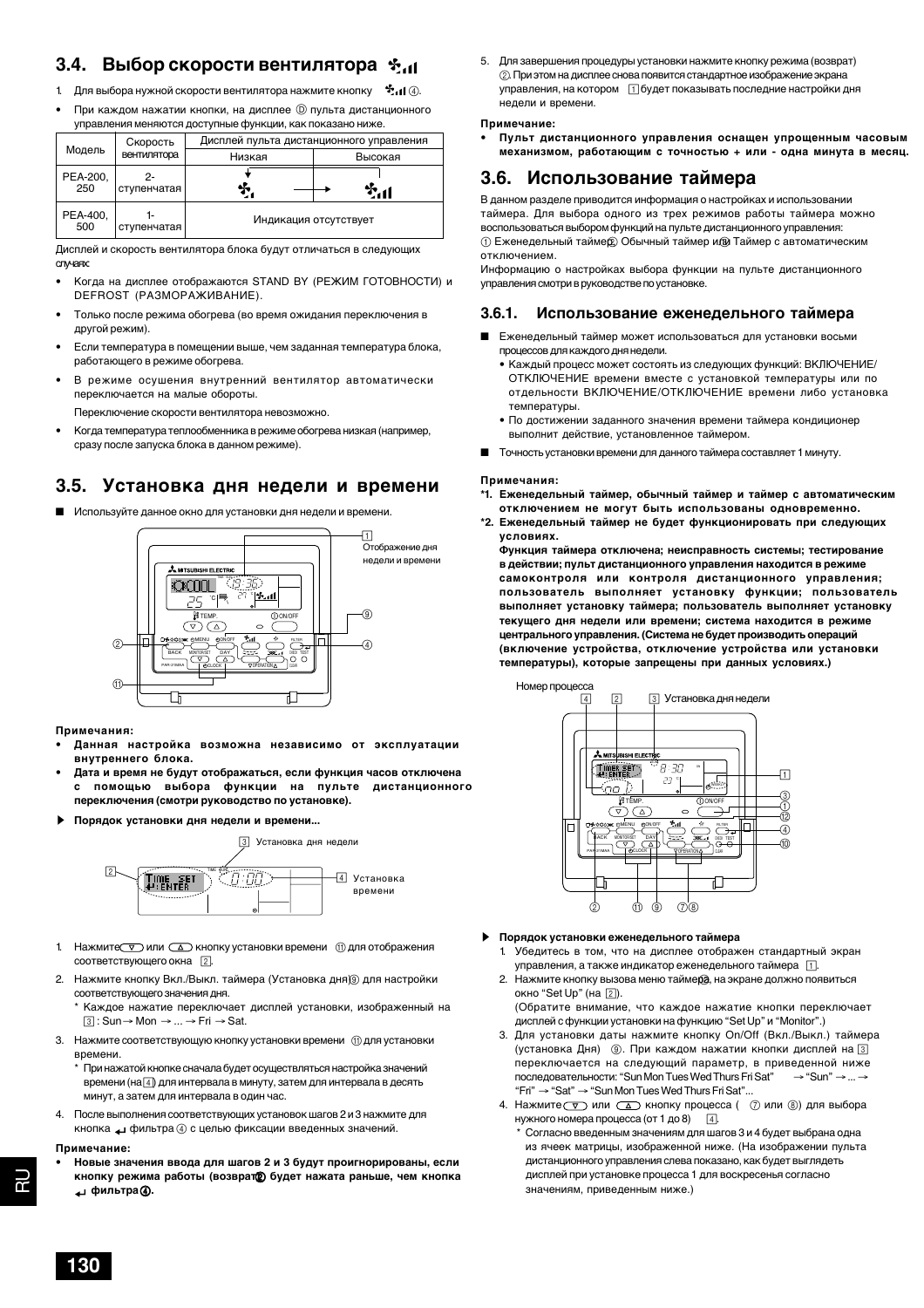### **Установка матрицы**

| Номер<br>режима | Sunday                 | Monday        |               | Saturday      | <Установки процесса<br>1 для воскресенья>   |
|-----------------|------------------------|---------------|---------------|---------------|---------------------------------------------|
| $N^{\circ}$ 1   | • 8:30<br>$\bullet$ ON |               |               |               | Пуск кондиционера в<br>8:30, с температурой |
|                 | $\bullet$ 23 °C        |               |               |               | $23 °C$ .                                   |
|                 | • 10:00                | • 10:00       | • 10:00       | • 10:00       |                                             |
| $N^{\circ}$ 2   | $\bullet$ OFF          | $\bullet$ OFF | $\bullet$ OFF | $\bullet$ OFF | <Установки процесса<br>2 для каждого дня>   |
|                 |                        |               |               |               | Отключение<br>кондиционера в 10:00.         |
| N° 8            |                        |               |               |               |                                             |

#### **Примечание:**

**При установке даты "Sun Mon Tues Wed Thurs Fri Sat" можно задать выполнение одного режима ежедневно в одно и то же время. (Пример: Вышеприведенный процесс 2, для всех дней недели.)**

### s **Установка еженедельного таймера**



заданы.

- 5. Нажмите соответствующую кнопку установки времени  $\circled{1}$ , чтобы установить желаемое время (на 5).
	- При нажатой кнопке сначала будет осуществляться настройка значений времени для интервала в минуту, затем для интервала в десять минут, а затем для интервала в один час.
- 6. Нажмите кнопку ВКЛ./ВЫКЛдля выбора желаемого режима (ВКЛ. или  $B$ ЫКЛ.), н $\overline{a}$ .
	- \* При каждом нажатии кнопки дисплей переключается на следующий параметр, в приведенной ниже последовательности: Изображение<br>отсутствует (установки отсутствуют)  $\rightarrow$  "ON"  $\rightarrow$  "OFF". отсутствует (установки отсутствуют)
- 7. Нажмите соответствующую кнопку установки температуры 3 для установки желаемой температуры (на 7).
	- При каждом нажатии кнопки дисплей переключается на следующий параметр, в приведенной ниже последовательности: Изображение отсутствует (установки отсутствуют) ⇔24 ⇔25 ⇔... ⇔29 ⇔30 ⇔ 12 ⇔ ... ⇔23 ⇔ Изображение отсутствует.
- (Доступный диапазон значений: Диапазон значений для настройки составляет 12 °C - 30 °C. Актуальный диапазон контролируемой температуры, однако, зависит от типа подключенного устройства.)
- 8. После выполнения настроек для шагов 5, 6 и 7 нажмите кнопка фильтра 4, чтобы зафиксировать значения. Для сброса текущих значений настроек для выбранного режима

нажмите кратковременно кнопку проверки (сброса значений) 1. \* Отображаемое время изменится на "-:-", а настройки режима On/Off

(Вкл./Выкл.) и установки температуры исчезнут. Для одномоментного сброса значений всех настроек еженедельного таймера нажмите и удерживайте кнопку проверки (сброса значений) 0 в течение двух секунд или долее. Дисплей начнет мигать, сигнализируя тем самым, что значения всех настроек сброшены.)

#### **Примечание:**

**Новые значения ввода будут проигнорированы, если кнопка режима (возврат)** 2 **будет нажата раньше, чем кнопка фильтра** 4**. Если вводятся настройки для двух или более различных режимов для одного и того же времени, то будет включен только режим с наибольшим номером.**

- 9. Повторите шаги 3 8 для заполнения необходимого количества ячеек.
- 10.Для возвращения к стандартному изображению экрана управления и завершения процедуры установки нажмите кнопку режима (возврата)  $(2)$
- 11. Для активизирования таймера нажмите кнопку On/Off (Вкл./Выкл.) таймера 9, при этом индикация "Таймер выключен" исчезнет с экрана. **Убедитесь, что индикация "Таймер выключен" исчезла с экрана.** Если настройки таймера отсутствуют, то индикация "Таймер выключен" будет мигать на экране.
- s **Порядок просмотра настроек еженедельного таймера**



- 1. Убедитесь, что индикатор еженедельного таймера присутствует на экране (на 1).
- 2. Нажмите кнопку вызова меню таймера, на экране должен появиться параметр "Monitor" (на  $\boxed{8}$ ).
- 3. Для выбора желаемой даты для просмотра нажмите кнопку On/Off (Вкл./Выкл.) таймера (установка дать ).
- 4. Нажмите $\nabla$  или  $\Delta$  кнопку процесса  $( \nabla \times \mathbb{R}^n)$  для изменения вида процесса таймера, отображаемого на дисплее (на  $\boxed{9}$ ). \* При нажатии кнопки происходит переход к следующему процессу
	- таймера, по порядку значений времени.
- 5. Для завершения режима отслеживания и возвращения к стандартному изображению экрана управления нажмите на кнопку режима (возврата)  $(2)$ .

### s **Отключение еженедельного таймера**

нажмите на кнопку On/Off (Вкл./Выкл.) таймера на <sup>10</sup> появится "Таймер выключен".

|   | TIME SUN |   |  |
|---|----------|---|--|
| _ |          | ◉ |  |

#### **• Включение еженедельного таймера**

Нажмите на кнопку On/Off (Вкл./Выкл.) таймера, индикация "Таймер выключен" (на 0) потухнет.

|  | <b>TIME SUN</b> |              |  |
|--|-----------------|--------------|--|
|  | ٢.<br>۰<br>⌒    | Dί<br>u<br>◉ |  |

### **3.6.2. Использование обычного таймера**

- Обычный таймер может быть установлен в одном из трех режимов. • Только время начала: Кондиционер начнет работать при
	- наступлении установленного времени. • Только время окончания: Кондиционер прекратит работать по
	- истечению установленного времени. • Время начала и окончания: Кондиционер включится и выключится в соответствии с установленным временем.
- Настройки обычного таймера (включение и выключение) могут выполняться один раз в 72 часа.

Время устанавливается с точностью до часа.

#### **Примечания:**

- **\*1. Еженедельный таймер, обычный таймер и таймер с автоматическим отключением не могут быть использованы одновременно.**
- **\*2. Обычный таймер не будет функционировать при следующих условиях.**

**Функция таймера отключена; неисправность системы; тестирование в действии; пульт дистанционного управления находится в режиме самоконтроля или контроля дистанционного управления; пользователь выполняет выбор функции; пользователь выполняет установку таймера; система находится в режиме центрального управления. (При этих условиях эксплуатация с установленным временем включения/выключения запрещена.)**



s **Порядок установки обычного таймера**



3 Режим (On (Вкл.) или Off  $" - "$  отображается при

- 1. Убедитесь в том, что на дисплее отображен стандартный экран управления, а также индикатор обычного таймера (на 1). Если отображен иной индикатор, то переключите устройство на ОБЫЧНЫЙ ТАЙМЕР, используя выбор функций на пульте дистанционного управления (смотри руководство по установке).
- 2. Нажмите на кнопку вызова меню таймер , на экране должно появиться окно "Set Up" (на 2). (Обратите внимание, что каждое нажатие кнопки переключает дисплей с функции установки на функцию "Set Up" и "Monitor".)

RU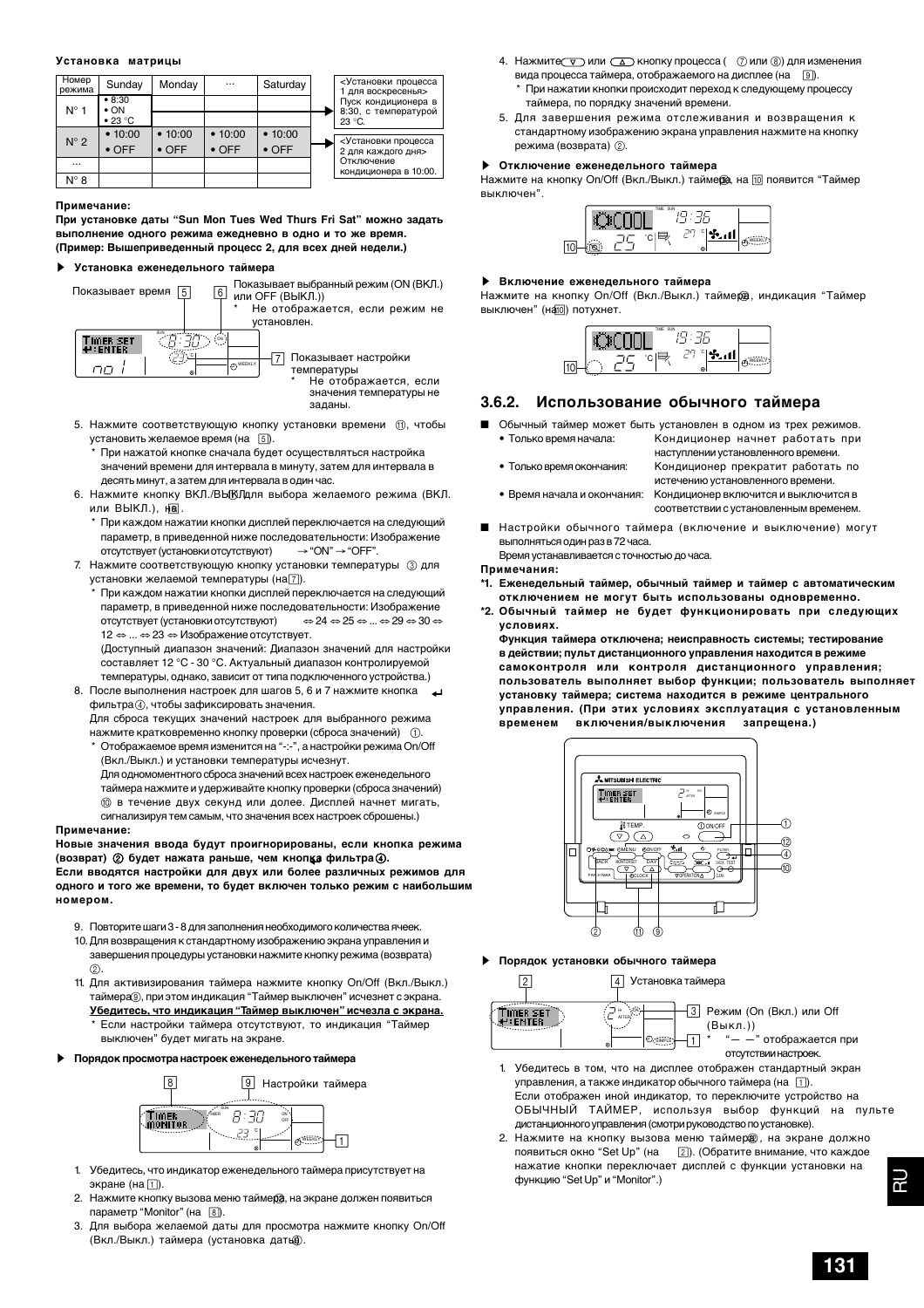- 3. Нажмите кнопку ON/OFF (ВКЛ./ВЫЮЛдля отображения текущих настроек включения или выключения обычного таймера. Нажмите кнопку один раз для отображения оставшегося времени до включения, а затем повторно для отображения оставшегося времени до выключения. (Индикация времени включения/выключения появится на 3).
	- Таймер "ON": Кондиционер начнет работать по истечению заданного количества часов.
	- Таймер "OFF":Кондиционер прекратит работать по истечению заданного количества часов.
- 4. Отображение "ON" и "OFF" на 3: Нажмите соответствующую кнопку установки времени  $\left(\text{f}\right)$  и задайте необходимое количество часов для включения (если отображается "ON") или количество часов для выключения (если отображается "ОFF") на  $\boxed{4}$ . • Доступный диапазон: От 1 до 72 часов
- 5. Установите время включения и выключения, повторяя шаги 3 и 4. \* Помните, что значения времени включения и выключения всегда разные!
- 6. Сброс текущих настроек времени включения или выключения: Выведите на дисплей окно настройки времени включения или выключения (смотри шаг 3) и затем нажмите кнопку проверки (сброса значений) ®, значение настроек времени будет сброшено до "-" на 4. (Если необходимо использовать только настройку времени включения или только настройку времени выключения, то нежелательный параметр должен отображаться в виде "-".)
- 7. После выполнения описанных выше шагов 3 6 нажмите для кнопка фильтра 4 с целью фиксации введенных значений.

#### **Примечание:**

**Новые параметры настроек будут проигнорированы, если кнопка режима (возврат)** 2 **будет нажата раньше, чем кнопка фильтра** 4**.**

- 8. Для возвращения к стандартному изображению экрана управления нажмите кнопку режима (возврат)  $(2)$ .
- 9. Для начала отсчета таймера в обратном порядке нажмите кнопку On/ Off (Вкл./Выкл.) таймера. При включенном таймере время таймера отображается на дисплее. **Убедитесь в том, что время таймера отображается на дисплее корректным образом.**
- s **Просмотр текущих настроек обычного таймера**



- 1. Убедитесь, что индикатор обычного таймера присутствует на экране  $(Ha \nightharpoonup)$
- 2. Нажмите на кнопку вызова меню таймер , на экране должно появиться окно режима "Monitor" (на [5].
	- Если таймер включен и время включения или выключения установлено, то значение текущего времени таймера появится на  $6.6$
	- Если установлены оба значения для времени включения и отключения, то данные два значения появляются поочередно.
- 3. Для того чтобы закрыть окно режима отслеживания и вернуться к стандартному изображению экрана управления, нажмите кнопку режима (возврат) (2).

#### s **Выключение обычного таймера...**

Нажмите кнопку On/Off (Вкл./Выкл.) таймера, окно настройки таймера исчезнет с экрана (на  $\boxed{7}$ ).



#### **Включение обычного таймера...**

Нажмите на кнопку On/Off (Вкл./Выкл.) таймера, чтобы параметры настройки таймера появились на  $\boxed{7}$ .



### **Пример:**

Если для обычного таймера установлено время включения и выключения, то эксплуатация и отображение будут следующими.

Пример 1:

Включите таймер, установив для времени включения более ранее значение, чем для времени выключения.

Параметр настройки времени включения: 3 часа

Параметр настройки времени выключения: 7 часов



#### Пример 2:

Включите таймер, установив для времени выключения более раннее значение, чем для времени включения

Параметр настройки времени включения: 5 часов

Параметр настройки времени выключения: 2 часа



### **3.6.3. Использование таймера с автоматическим отключением**

- Данный таймер начнет обратный отсчет с момента включения кондиционера и отключит его по истечению установленного времени.
- Доступный диапазон настроек составляет от 30 минут до 4 часов, с 30минутными интервалами.

#### **Примечания:**

- **\*1. Еженедельный таймер, обычный таймер и таймер с автоматическим отключением не могут быть использованы одновременно.**
- **\*2. Таймер с автоматическим отключением не будет функционировать при следующих условиях. Функция таймера отключена; неисправность системы; тестирование в действии; пульт дистанционного управления находится в режиме**

**самоконтроля или контроля дистанционного управления; пользователь выполняет выбор функции; пользователь выполняет установку таймера; система находится в режиме центрального управления. (При этих условиях эксплуатация с установленным временем включения/выключения запрещена.)**

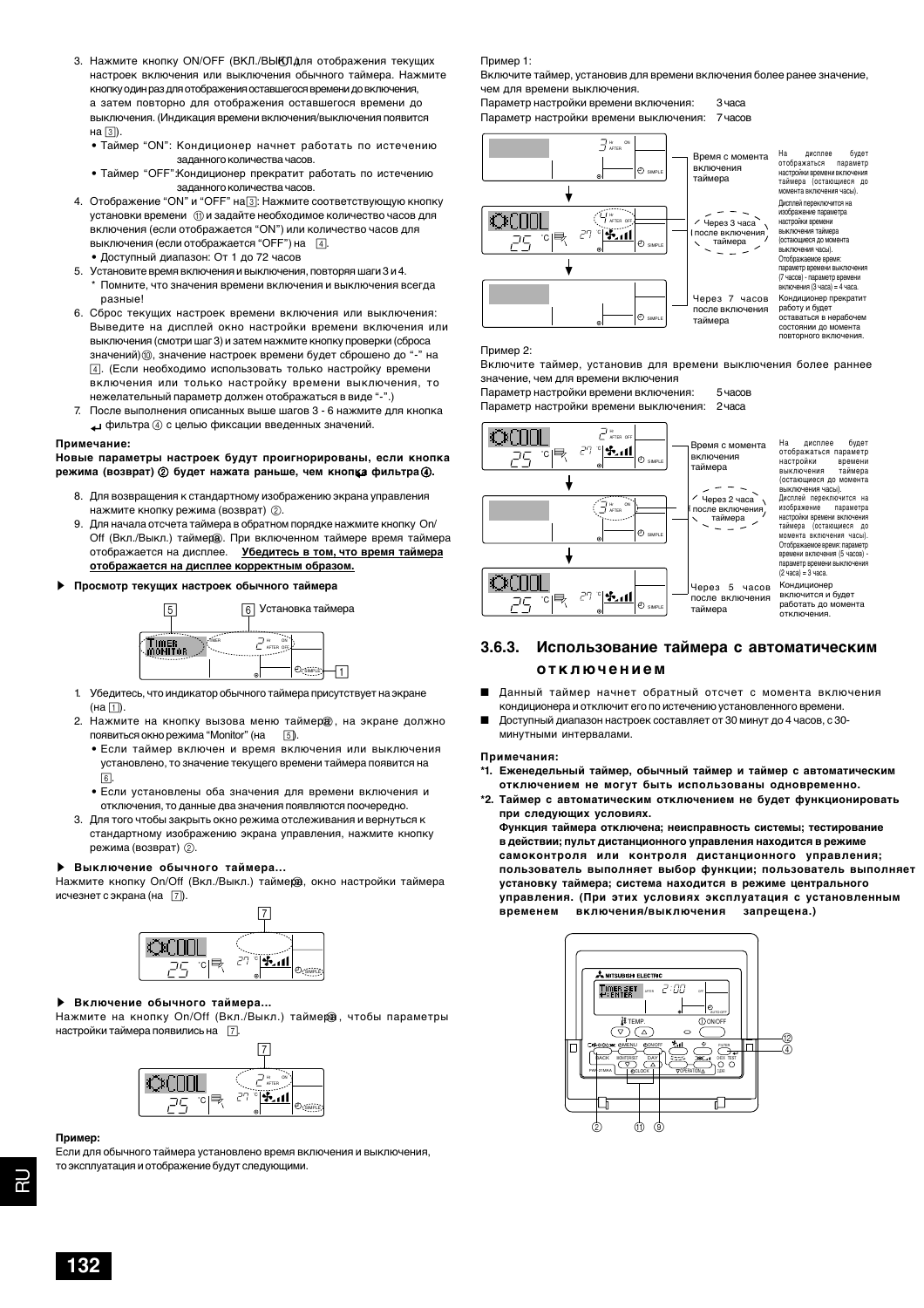s **Порядок установки таймера с автоматическим отключением**



1. Убедитесь в том, что на дисплее отображен стандартный экран управления, а также индикатор "таймера с автоматическим отключением"  $(Ha_1)$ . Если отображен иной индикатор, то переключите устройство на AUTO

OFF TIMER (ТАЙМЕР С АВТОМАТИЧЕСКИМ ОТКЛЮЧЕНИЕМ), используя выбор функций на пульте дистанционного управления (смотри руководство по установке).

- 2. Удерживайте кнопку вызова меню таймера в течение 3 секунд, на экране должно появиться окно "Set Up" (на  $\boxed{2}$ ). (Обратите внимание, что каждое нажатие кнопки переключает дисплей с функции установки на функцию "Set Up" и "Monitor".)
- 3. Нажмите соответствующую кнопку установки времени  $\circled{0}$ , чтобы
- установить время выключения (на  $\overline{3}$ ). 4. Нажмите кнопка фильтра 4 для фиксации введенных значений.

#### **Примечание:**

### **Новое значение ввода будет проигнорировано, если кнопка режима (возврат)** 2 **будет нажата раньше, чем кнопка кнопка фильтра** 4**.**

- 5. Для завершения процедуры настройки и возврата к стандартному изображению экрана управления нажмите кнопку режима (возврат) 2.
- 6. Если кондиционер уже работает, таймер начнет обратный отсчет немедленно. **Убедитесь, что параметры настройки таймера отображаются на дисплее корректным образом.**
- s **Проверка текущих параметров настройки таймера с автоматическим отключением**



- 1. Убедитесь, что индикатор "Auto Off" присутствует на экране (на 1).
- 2. Удерживайте кнопку вызова меню таймера в течение 3 секунд, на "Monitor" должно появиться окно режима отслеживания (на  $\boxed{4}$ ). • На 5 появится значение времени, оставшееся до выключения.
- 3. Для завершения режима отслеживания и возвращения к стандартному изображению экрана управления нажмите на кнопку режима (возврат)  $(2)$ .
- s **Выключение таймера с автоматическим отключением...**
- Удерживайте кнопку On/Off (Вкл./Выкл.) таймера в течение 3 секунд, появится "Таймер выключен" (на  $\lceil 6 \rceil$ ), а значение таймера (на $\lceil 7 \rceil$ ) исчезнет.



Можно также выключить сам кондиционер. Значение таймера (на) исчезнет с экрана.



- **Включение таймера с автоматическим отключением...**
- Удерживайте кнопку On/Off (Вкл./Выкл.) таймер<sup>а</sup> в течение 3 секунд. Индикация "Таймер выключен" исчезнет (на 6), а на дисплее появятся настройки таймера (на 7).
- Можно также включить непосредственно кондиционер. На  $\boxed{7}$  появится значение таймера.



### **3.7. Блокировка кнопок пульта дистанционного управления (Пульт дистанционного управления с ограниченной функцией эксплуатации)**

■ При желании кнопки пульта дистанционного управления могут быть заблокированы. Выбор функций на пульте дистанционного управления может использоваться для выбора типа блокировки. (Информацию о выборе типа блокировки смотри в руководстве по установке).

В частности, можно использовать любой тип из следующих двух типов блокировки.

- 1 Блокировка всех кнопок:
- Блокируются все кнопки пульта дистанционного управления.
- 2 Блокировка всех кнопок за исключением ON/OFF (ВКЛ./ВЫКЛ.): Блокируются все кнопки кроме ON/OFF (ВКЛ./ВЫКЛ.). Использование иного режима эксплуатации.

#### **Примечание:**

**Появление индикатора блокировки на экране сигнализирует о том, что кнопки в настоящий момент заблокированы.**



### s **Порядок блокировки кнопок**

- 1. Удерживая кнопка هله фильтра 4 нажмите и удерживайте кнопку ON/ ОГГ (ВКЛ./ВЫКЛ.) в течение 2 секунд. Появление индикатора блокировки на экране (на 1) сигнализирует о том, что блокировка включена.
	- \* Если попытка блокировки с помощью выбора функций на пульте дистанционного управления не удалась, то при нажатии на кнопку ERROR CODE (КОД ОШИБКИ) на дисплее будет выведено сообщение "Not Available".



• Если нажать на заблокированную кнопку, на дисплее начнет мигать надпись "Locked" (Заблокирована) (на [1]).



- s **Порядок разблокировки кнопок**
	- 1. Удерживая кнопка фильтра 4, нажмите и удерживайте кнопку ON/OFF (ВКЛ./ВЫКЛ.)в течение 2 секунд, надпись "Locked" (Заблокирована) исчезнет с экрана (на  $\overline{11}$ ).



### **3.8. Прочая индикация**

### **3.8.1. Центральное управление**



- Появляется, если работа устроиства контролируется центральным контроллером и т.п. Ниже приведены ограниченные режимы эксплуатации.
- ВКЛ./ВЫКЛ. (включая режим таймера)
- Режим работы
- Установка температуры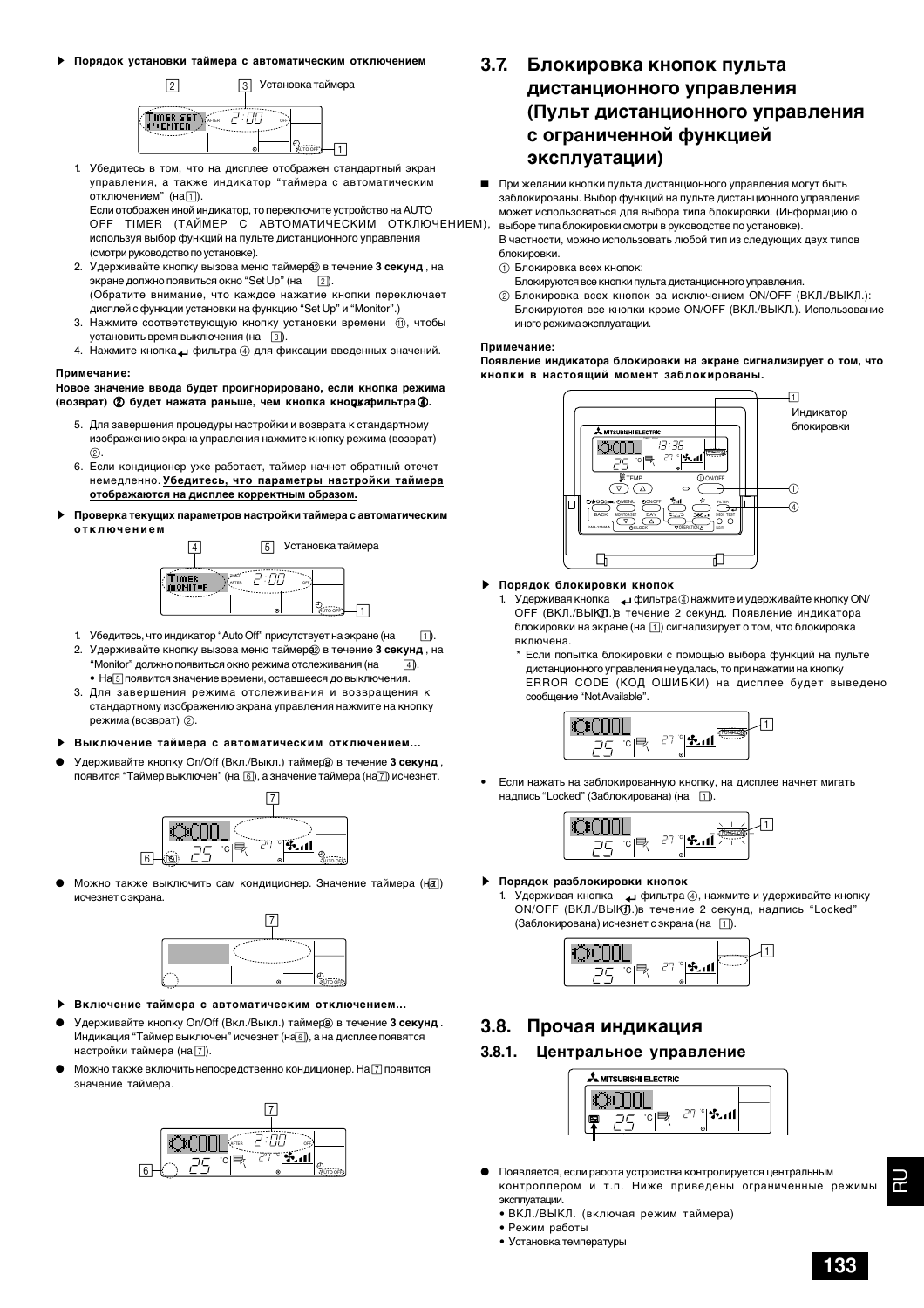### **3.8.2. Мигающий индикатор режима**



- При непреры
- Свидетельствует о том, что подключенный к наружному блоку другой внутренний блок уже работает в другом режиме эксплуатации. Противопоставьте режиму эксплуатации другого внутреннего блока.
- Переключение режима после того, как дисплей начал мигать Отображается, если режим эксплуатации ограничен центральным контроллером для всех периодов и т.п. Используйте другой режим эксплуатации.

### **3.8.3. Мигающий "Filter"**



- Свидетельствует о том, что необходима очистка фильтра. Очистите фильтр.
- Сброс значений "FILTER" с дисплея Если кнопку [FILTER] (ФИЛЬТР) нажать дважды после очистки фильтра, значения фильтра на дисплее будут сброшены.

### **3.8.4. Мигающие коды ошибок**



### **4. Полезные советы**

**Даже небольшие меры по уходу за кондиционером воздуха могут способствовать более эффективной работе прибора с точки зрения качества кондиционирования, вашей платы за электричество и т.д.**

### **Установка правильной температуры в помещении**

- При режиме охлаждения оптимальная разница между температурой снаружи и внутри составляет примерно 5 °С.
- Если температура в помещении повышается по 1 °С на период эксплуатации с охлаждением, то вы экономите примерно 10 % электроэнергии.
- Чрезмерное охлаждение вредно для здоровья. Это также приводит к чрезмерному расходованию электроэнергии.

### **Тщательно прочищайте фильтры**

• Если мембрана воздушного фильтра забита гразью, то эффективность потока воздуха и кондиционирования может быть существенно снижена. Если вы не устраните загрязнения, то оно может привести к неполадке прибора. Особенно важно прочищать фильтр в начале сезона, когда используется охлаждение, и отопительного сезона. (При особо обильном скоплении пыли и грязи прочищайте фильтр более тщательно.)

Если мигают одновременно лампа ON (ВКЛ.) и код ошибки: Данная индикация свидетельствует о том, что в работе кондиционера возникли неполадки и он остановлен (продолжение эксплуатации невозможно). Запомните отображаемый номер блока и код ошибки, затем отключите кондиционер от сети и обратитесь к вашему поставщику оборудования или в службу сервиса.



- Если мигает только код ошибки (лампа ON (ВКЛ.) горит постоянно): Кондиционер продолжает работу, однако, в системе, возможно, возникла ошибка. В подобной ситуации запишите номер ошибки и обратитесь в вашему поставщику оборудования или в службу сервиса.
	- \* Если ранее был введен контактный номер для вызова в случае возникновения проблемы, нажмите на кнопку проверки, чтобы вывести его на экран. (Его можно установить с помощью выбора функций на пульте дистанционного управления. Информацию смотри в руководстве по установке)

Если нажата кнопка проверки:



### **Предотвращайте проникновение тепла в период эксплуатации с охлаждением**

• Для предотвращения проникновения тепла в период эксплуатации с охлаждением повесьте на окна шторы или жалюзи для блокировки солнечного света. Также не открывайте без необходимости входные или выходные двери.

### **Периодически включайте режим вентиляции**

• В закрытой на длительный период времени комнате воздух периодически загрязняется, поэтому иногда необходимо вентилировать помещение. Необходимо принимать особые меры предосторожности, если вместе с кондиционером используются газовые приборы. При использовании устройства "LOSSNAY", произведенного нашей компанией, можно проводить вентиляцию с меньшим количеством отходов. Подробную информацию о данном устройстве можно получить у поставщика оборудования.

**134**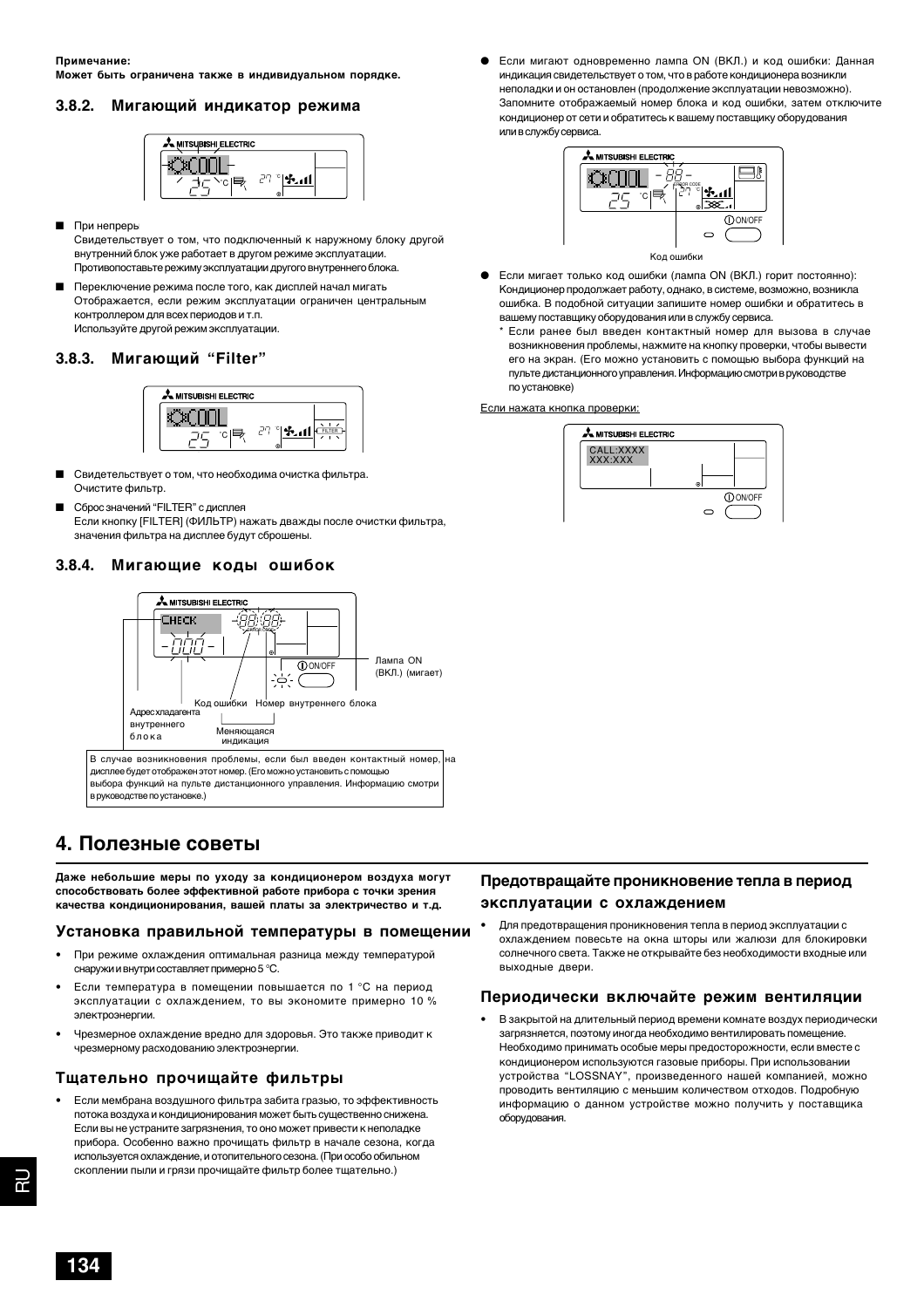### **5. Уход за прибором**

**Обслуживание фильтра должно всегда выполняться специалистом по техобслуживанию.**

**До проведения обслуживания прибора отключите электропитание (положение ВЫКЛ.).**

### **Внимание:**

- **• Прежде чем начать чистку, остановите работу прибора и отключите подачу электропитания. Помните, что внутренний вентилятор работает на высокой скорости, что сопряжено с риском личной травмы.**
- **• Воздушный фильтр устанавливается на обратном воздухе для удаления пыли всасывающего воздуха. (Стандартный фильтр, как правило, должен прочищаться один раз в неделю, а фильтр с длительным сроком эксплуатации – в начале каждого сезона эксплуатации.)**

### **Методы прочистки**

• Смахните пыль легкими движениями или прочистите фильтр пылесосом. Если фильтр сильно загрязнен, промойте его в чуть теплой воде с растворенным в ней нейтральным детергентом, а затем прополощите его в чистой воде. После мытья фильтр необходимо просушить, а затем установить на место.

### **6. Исправление неполадок**

Прежде чем вызывать специалиста по ремонту, обратитесь к нижеприведенной таблице. Здесь Вы можете найти простое решение Вашей проблемы.

- **Устройство недостаточно хорошо охлаждает или обогревает помещение.**
	- Прочистите фильтр (пыль и мусор, остающиеся в фильтре, уменьшают поток воздуха).
	- Проверьте значение температуры и при необходимости отрегулируйте.
	- Увеличьте свободное пространство вокруг наружного прибора.
	- Впускное или выпускное отверстие засорено?
	- Дверь или окно открыто?
- **Из устройства во время подачи воды слышен "свистящий" звук.**
- Этот звук слышен тогда, когда внутри устройства переливается хладагент или изменяется его уровень.
- **Из устройства слышен тикающий звук.**
	- Этот звук слышен в случае, когда внутри устройства сжимаются или разжимаются детали вследствие изменения температура.
- **В помещении ощущается запах.**
	- Причиной этому служит выделение устройством запахов, поглощенных от стен, ковров, мебели и одежды.
- **Из внутреннего прибора выделяется белый туман.**
- Такое случается, если устройство включено в помещении с повышенной влажностью.
- **Из внутреннего прибора выделяется вода или влага.**
	- Это происходит для выделения воды, накопившейся вследствие конденсации на трубах и зажимах.
- Это происходит для выделения воды из теплообменника. ● **Индикаторы на пульте дистанционного управления не загораются**

**при работе.** • Включите питание. Отобразится индикация " $\odot$ ".

- **На пульте дистанционного управления горит индикатор .**
- Если индикаторная лампа <br>  **Если индикаторная лампа** <br>  **Если индикаторная лампа** <br>  **Горит**, то пуск и прекращение работы, функции режима работы или установки температуры на пульте дистанционного управления невозможны.
- **Сразу же после повторного запуска устройства функции запуска и остановки недоступны.**
	- Подождите приблизительно три минуты (работа остановлена с целью предотвращения повреждения кондиционера воздуха).
- **Устройство включается не сразу.**

• Подождите, пока устройство самостоятельно не включится повторно. Компрессор может не включаться, если замкнута защитная цепь в наружном приборе, которая при активации предотвращает повторное включение устройства в течение трех минут.

### **Внимание:**

- **• Не сушите фильтр под воздействием прямых солнечных лучей или у огня и т.д. Это может привести к деформации фильтра.**
- **• Промывание фильтра в горячей воде (свыше 50 градусов Цельсия) может также привести к его деформации.**

### **Внимание:**

**Никогда не проливайте на кондиционер воду и не опрыскивайте его аэрозолем с возгорающимся составом. Чистка такими методами может привести к поломке кондиционера, электрическому шоку или пожару.**

### **Замена фильтра**

**[Fig. 5.0.1] (P. 2)**

- **A** Выпускное отверстие **B** Впускное отверстие
- © Воздушный фильтр <br>
© Ручка воздушного фильтра
- (1) Воздушный фильтр находится во впускном отверстии (на задней части устройства).
- (2) Поднимите ручки фильтра и потяните фильтр на себя.
- (3) Если необходимо использовать вентиляционный воздуховод, снимите воздушный фильтр. В этом случае необходимо изготовить фильтр на месте и установить его рядом с решеткой впускного отверстия.
- **Устройство включается без нажатия кнопки запуска/остановки.** • Таймер включен?
	- Нажмите кнопку запуска/остановки для выключения устройства. • С пульта дистанционного управления была послана команда?
	- Выясните, не использовался ли пульт дистанционного управления. • Индикаторная лампа В горит?
	- Выясните, не использовался ли пульт дистанционного управления. • Выбран автоматический режим (охлаждения/обогрева)?
	- Нажмите кнопку запуска/остановки для выключения устройства.
- **Устройство выключается без нажатия кнопки запуска/остановки.** • Таймер включен?
	- Нажмите кнопку запуска/остановки для повторного включения устройства.
	- С пульта дистанционного управления была послана команда? Выясните, не использовался ли пульт дистанционного управления.
	- Индикаторная лампа В горит?
	- Выясните, не использовался ли пульт дистанционного управления.
- **На пульте дистанционного управления появится надпись "PLEASE WAIT".**
	- Проводится проверка функции автоматического запуска (продолжается приблизительно две минуты).
- **На пульте дистанционного управления отображается код ошибки.** • Активизирована функция самодиагностики для защиты кондиционера воздуха.

\* Не пытайтесь самостоятельно произвести ремонт. Выключите устройство с помощью основного выключателя и обратитесь к поставщику кондиционера. Сообщите поставщику название устройства и информацию, отображающуюся на пульте дистанционного управления.

#### ● **Не работает вентилятор внутреннего прибора.**

• Проверьте защитное реле на двигателе вентилятора и убедитесь, не сработало ли оно.

Если сработало реле защиты от сверхтоков, выключите его, устранив причину срабатывания (например, блокировка двигателя). Для отключения реле откройте коробку управления и нажмите на зеленый зажим справа на нижней части реле до щелчка. Отожмите зажим и убедитесь, что он вернулся в исходное положение. Обратите внимание, что если на зажим нажать слишком сильно, он не вернется в первоначальное положение.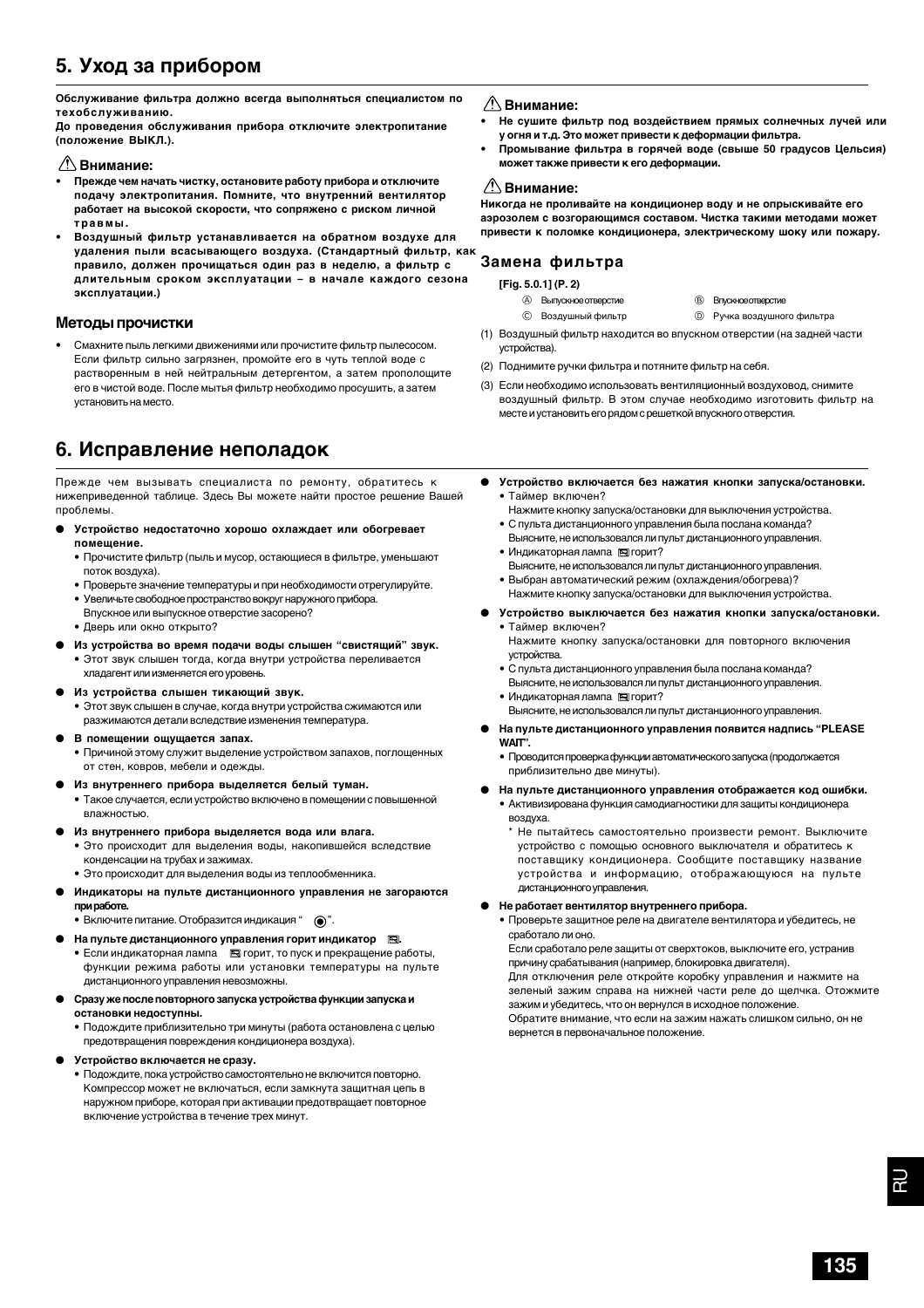Если вышеприведенная информация не применима к Вашей ситуации, выключите главный выключатель питания и обратитесь к дилеру, у которого Вы приобрели данный кондиционер воздуха, сообщив ему название модели и описав суть проблемы. Не пытайтесь самостоятельно отремонтировать прибор.

**В любом из нижеописанных случаев выключите главный выключатель питания и обратитесь к Вашему местному дилеру с просьбой о проведе техобслуживания:**

- Мигает лампочка работы (на главном приборе).
- Выключатели не работают должным образом.
- Часто выключается прерыватель цепи (или часто перегорает предохранитель).
- В прибор случайно попала вода.
- Из прибора вытекает вода.
- В прибор случайно упал посторонний предмет.
- Во время работы прибора слышен необычный звук.

#### **Перечисленные ниже симптомы не являются неполадками:**

Запахи: например, запах табака или косметики может сохраняться некоторое время после того, как он был втянут кондиционером.

Звук циркулирующей во внутреннем приборе жидкости: может быть слышен после включения или выключения прибора и объясняется циркуляцией хладагента внутри прибора.

Легкое потрескивание, исходящее из внутреннего прибора: возможно в начале или конце операции охлаждения или обогрева. Вызвано расширением или сокращением деталей внутреннего прибора вследствие изменения температуры.

**Примечание:Хладагент, используемый в кондиционере, не представляет опасности. Обычно утечек хладагента не происходит, однако, контакт высвободившегося в случае утечки хладагента с огнем от тепловентилятора, электрического камина, воздухонагревателя и т.п. может привести к образованию вредных веществ.**

**При проведении ремонтных работ обязательно поинтересуйтесь у представителя сервисного центра о наличии утечки хладагента.**

### **7. Установка, перемещение и проверка работы оборудования**

#### **Место установки**

Проконсультируйтесь с вашим поставщиком относительно подробностей установки и переноса оборудования.

### **Внимание:**

**Никогда не устанавливайте кондиционер там, где имеется риск утечки воспламеняющегося газа.**

**При утечке и аккумулации газа вокруг прибора может возникнуть пожар.**

#### **Никогда не устанавливайте кондиционер в указанных ниже местах:**

- там, где много машинного масла
- вместах, расположенных близко к океану и пляжу, где много соли.
- в местах с высокой влажностью
- вместах, расположенных близко от горячих источников
- вместах наличия сернистого газа
- в местах, где расположено высокочастотное оборудование (высокочасточное сварочное оборудование и т.д.)
- вместах, где часто используются кислотные растворы
- вместах, где часто используются специальные распылители
- устанавливайте внутренний прибор строго горизонтально. В противном случае может произойти утечка воды.
- Предпринимайте достаточные меры по сокращению шума при установке кондиционеров в больницах или в помещениях, связанных с телекоммуникацией.

Если кондицинер используется в любом из вышеуказанных местоположений, возможны частые неполадки в функционировании прибора. Рекомендуется избегать установки прибора в вышеуказанных местах. За дополнительной информацией обращайтесь к поставщику.

#### **Рекомендации по электропроводке**

### **Внимание:**

**• Электропроводка должна выполняться квалифицированным Техобслуживание и инспекция специалистом электриком в соответствии с [техническими стандартами установки электрооборудования], [правила внутренней проводки], а также инструкциями, приведенными в руководстве по установке и при использовании специальных линий электропроводки. Использование других приборов на этой линии подачи электропитания может привеси к перегоранию прерывателей и предохранителей.**

- **• Никогда не подсоединяйте провод заземления к проводам заземления газовой трубы, трубы для воды, разрядника или телефонной линии. За подробной информацией обращайтесь к поставщику.**
- **При некоторых типах установки в обязательном порядке должен устанавливаться прерыватель цепи заземления. За подробной информацией обращайтесь к поставщику.**

#### **Перенос прибора**

• При снятии или повторной установке кондиционера в связи с расширением помещения, перепланировкой или переездом, проконсультируйтесь с вашим поставщиком заранее, чтобы оценить стоимость работы профессионального инженера, услуги которого требуются при переносе прибора.

### **Внимание:**

**При переносе и повторной установке кондиционера проконсультируйтесь с вашим поставщиком. Неправильная установка может привести к электрическому шоку, пожару и т.д.**

#### **Необходимо также обращать внимание на фактор шума**

- При установке прибора выберите такое место, которое абсолютно способно выдерживать вес кондиционера, и там, где возможно сократить шум и вибрацию.
- Выберите такое место, где шум холодного или теплого воздуха, выходящего из внешнего прибора кондиционера, не будет беспокоить соседей.
- Если перед выходом воздуха внешнего прибора кондиционера находится какой-то посторонний предмет, это ухудшает его работу и может привести к повышенному уровню шума. Избегайте ставить какие-либо посторонние предметы вблизи от выхода воздуха.
- Если кондиционер производит необычный шум, проконсультируйтесь с вашим поставщиком.

• Если кондиционер используется на протяжении нескольких сезонов, его внутренние части могут запачкаться, что приведет к ухудшению работы. В зависимости от условий использования прибор может генерировать неприятный запах и дренажное устройство может начать плохо функционировать в связ с накоплением пыли, грязи и т.д.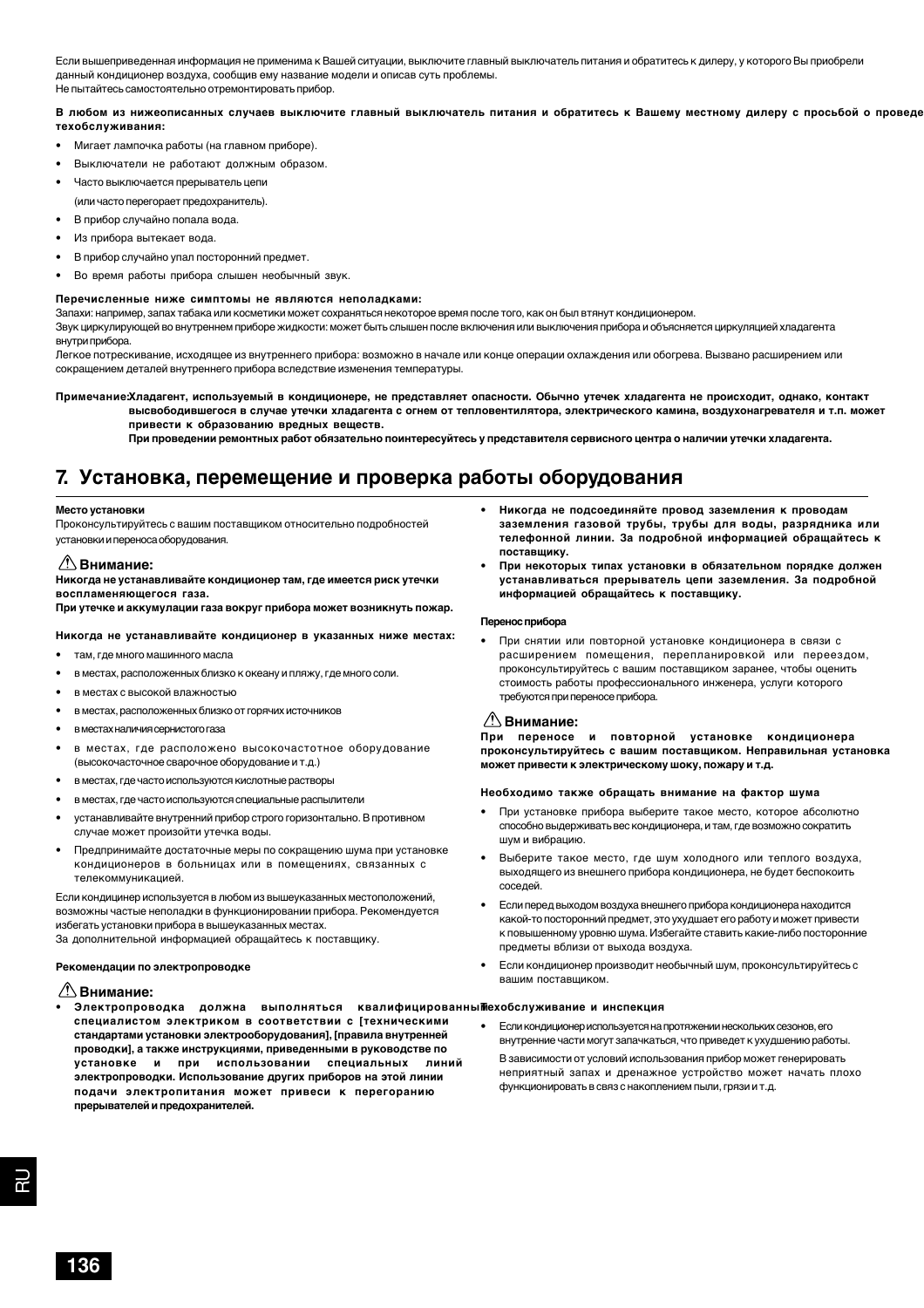### **8. Технические условия**

| Название модели                             |               |         | PEA-RP200GA             | PEA-RP250GA  | PEA-RP400GA | PEA-RP500GA |
|---------------------------------------------|---------------|---------|-------------------------|--------------|-------------|-------------|
| Электропитание                              | Напряжение В  |         | $3N \sim 380, 400, 415$ |              |             |             |
|                                             | Гц<br>Частота |         | 50                      |              |             |             |
| Па<br>Внешнее статическое давление          |               |         | 150                     |              |             |             |
| Скорость потока воздуха<br>(Высокий/Низкий) |               | $m^3/4$ | 3900/3120               | 4800/3840    | 7200        | 9600        |
| Скорость потока воздуха<br>(Высокий/Низкий) |               | дБ (A)  | 51/48                   | 52/49<br>400 | 52          | 53          |
|                                             | Высота        | MM      |                         |              | 595         |             |
|                                             | Ширина        | MM      | 1400                    | 1600         | 1947        |             |
|                                             | Глубина       | MM      | 634                     |              | 764         |             |
| Чистый вес                                  |               | KГ      | 70                      | 77           | 130         | 133         |

Примечания: Электрические спецификации указаны на табличке, прикрепленной к блоку.

Номинальные условия (охлаждение) в помещении: 27 °C DB, 19 °C WB Наружный: 35 °C DB Номинальные условия (обогрев) в помещении: 20 °С DB Наружный: 7 °С DB, 6 °С WB